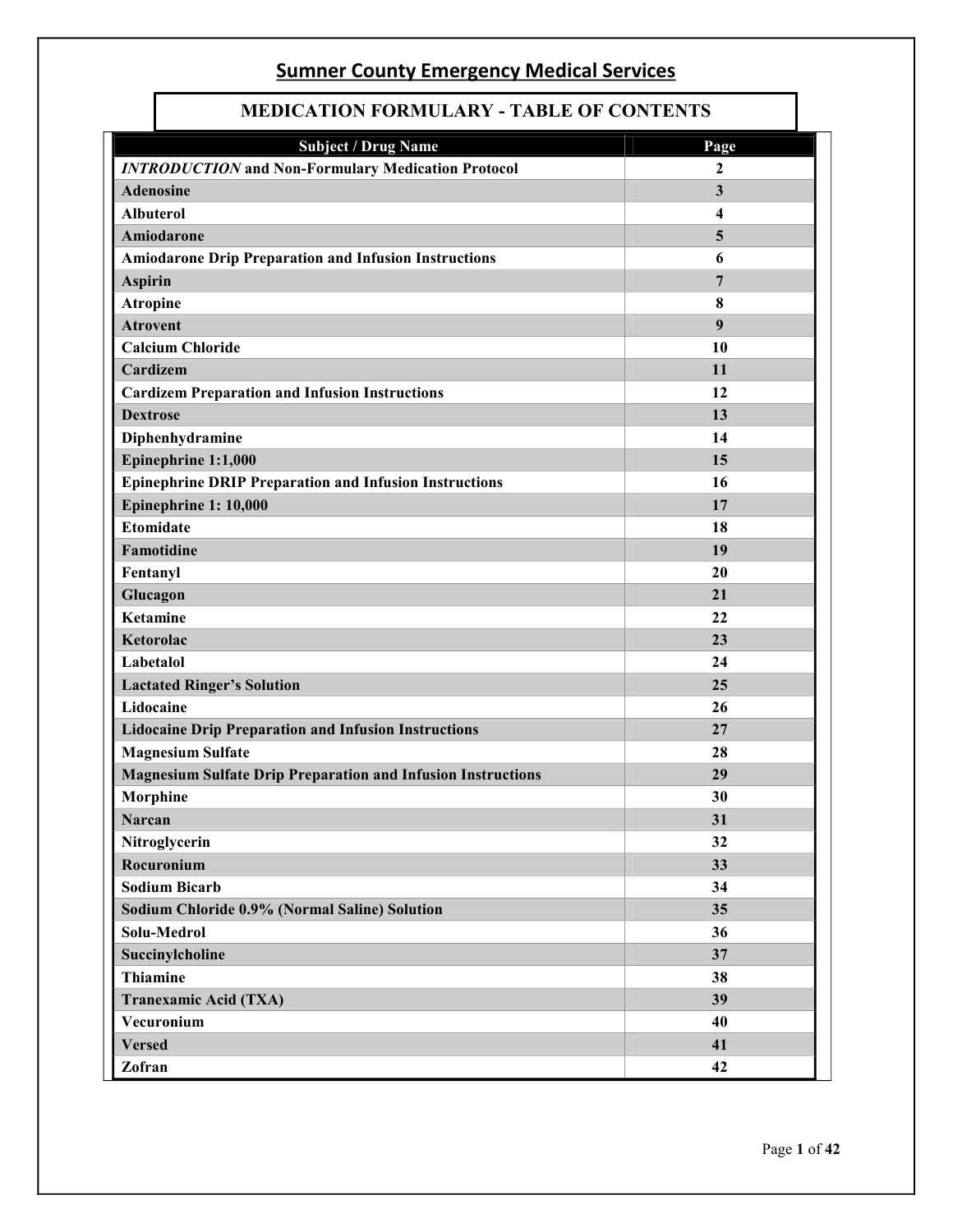### **INTRODUCTION**

The drug information section of this protocol manual is meant to cover the medications which are carried by our ALS units and the indications and dosages as used in our protocols. Many of these medications have indications beyond our protocols. The individual provider is encouraged to research these, however, these indications, the dosages for these indications, and the possible side effects when used for these indications are not covered here.

#### **Non-Formulary Medications**

To provide authorization for the use of medications not commonly used within the current guidelines. For EMERGENCY use only.

Assessment: The patient must exhibit the signs and symptoms for which the medication is prescribed.

- 1. Oxygen and airway maintenance appropriate to the patient's condition.
- 2. Other treatments will be in accordance with the BLS / ALS Standard Operating Procedures (SOP's).
- 3. Necessary medication(s) administration as requested by caregiver(s).
	- Caregiver must provide the medication to be administered.
	- **Caregiver must provide a written copy of the physician's order and care plan attached to the patient care report.**
	- This documentation by the patient's primary physician should list the following:
		- o Name of the patient.
		- o Name of the primary physician.
		- o Document must be signed by the primary physician.
		- o Contact phone number of the primary physician.
		- o Name of the medication(s).
		- o Signs and symptoms for which the medication(s) is prescribed.
		- o Dosage of the medication(s).
		- o Number of repeated doses of the medication(s).
		- o Route(s) of administration(s).
		- o Potential side effects of the medication(s).
- 4. Medication(s) will only be administered if the patient meets the signs and symptoms for that medication.
- 5. Copies of the care plan and physician order must be attached to the patient care report.
- 6. If the medication(s) is not administered documentation must include those reasons for withholding.
- 7. Whenever medication is administered under these circumstances, transport is mandatory.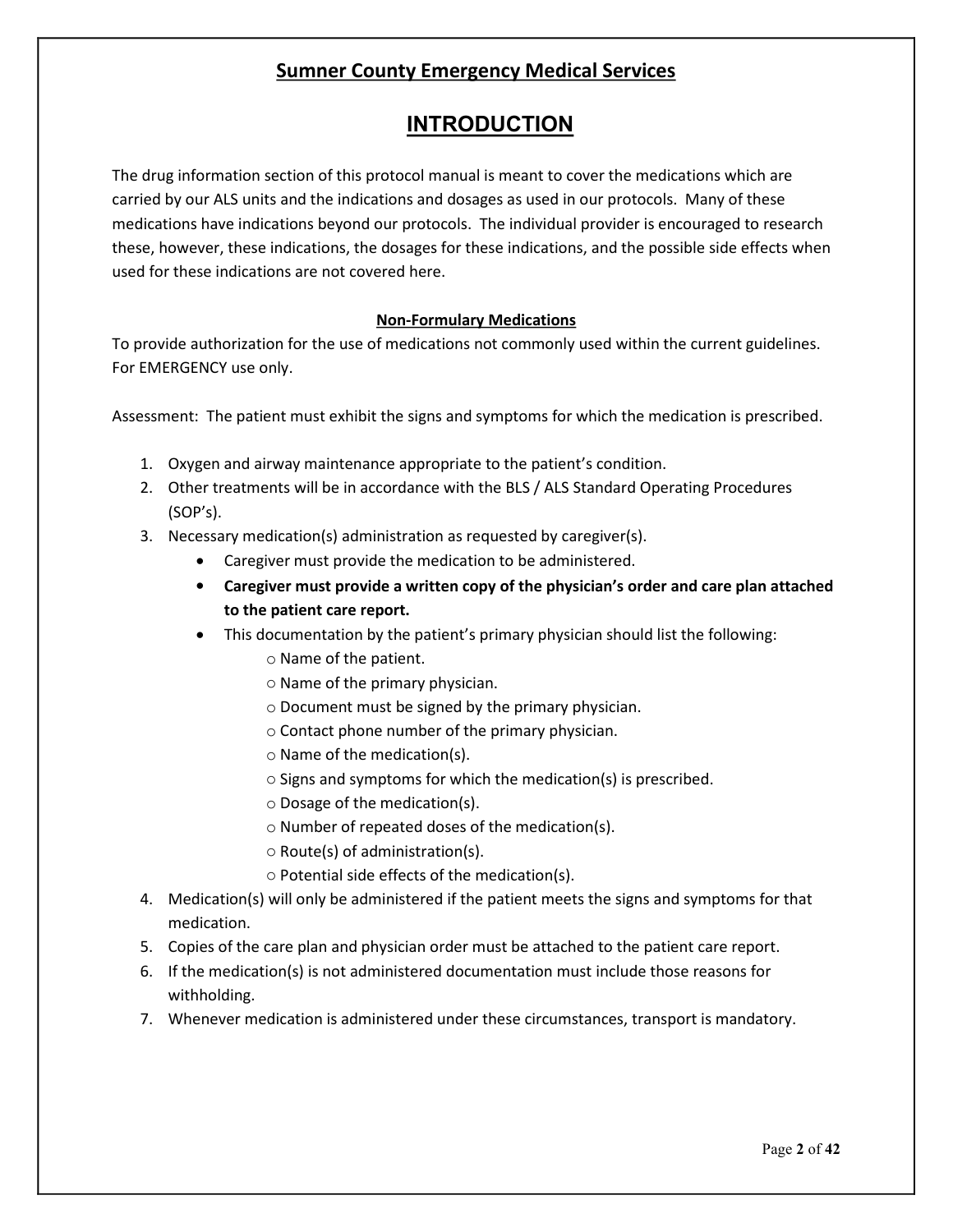ADENOSINE (ADENOCARD)

CLASS: Endogenous nucleotide.

ACTION: Ultra-short acting A-V nodal blocker.

ONSET & DURATION: Onset: 30 seconds / Duration: 10 seconds.

INDICATIONS: Conversion of PSVT to sinus rhythm (tachycardia-narrow complex with a pulse).

#### CONTRAINDICATIONS:

- Second- or third-degree A-V block or sick sinus syndrome.
- Atrial flutter.
- Atrial fibrillation.
- Ventricular tachycardia.
- Hypersensitivity to Adenosine.

#### ADVERSE REACTIONS:

- Facial flushing.
- Lightheadedness.
- Diaphoresis.
- Palpitations.
- Chest Pain.
- Hypotension.
- Nausea.
- Shortness of Breath may produce bronchospasms in patients with asthma.

#### DRUG INTERACTIONS:

- Methylxanthines (ex: caffeine and theophylline) antagonize the action of Adenosine.
- Dipyridamole & Carbamazepine potentiates the effect of Adenosine.

#### HOW SUPPLIED:

• 12 mg / 4 mL (3 mg/mL) prefilled syringe.

- Administer rapid IV push, flush with 10 mL's of Normal Saline, and elevate the extremity immediately after the injection.
- Adult: Initial dose 6 mg IVP. If after 1-2 minutes and there is no response, then administer 12 mg IVP (a total maximum of 18 mg).
- Pediatric: 0.1 mg/kg rapid IVP (maximum single, first dose of 6 mg), and may repeat at 0.2 mg/kg if needed (maximum single, second dose of 12 mg) to a total of maximum dose of 18 mg.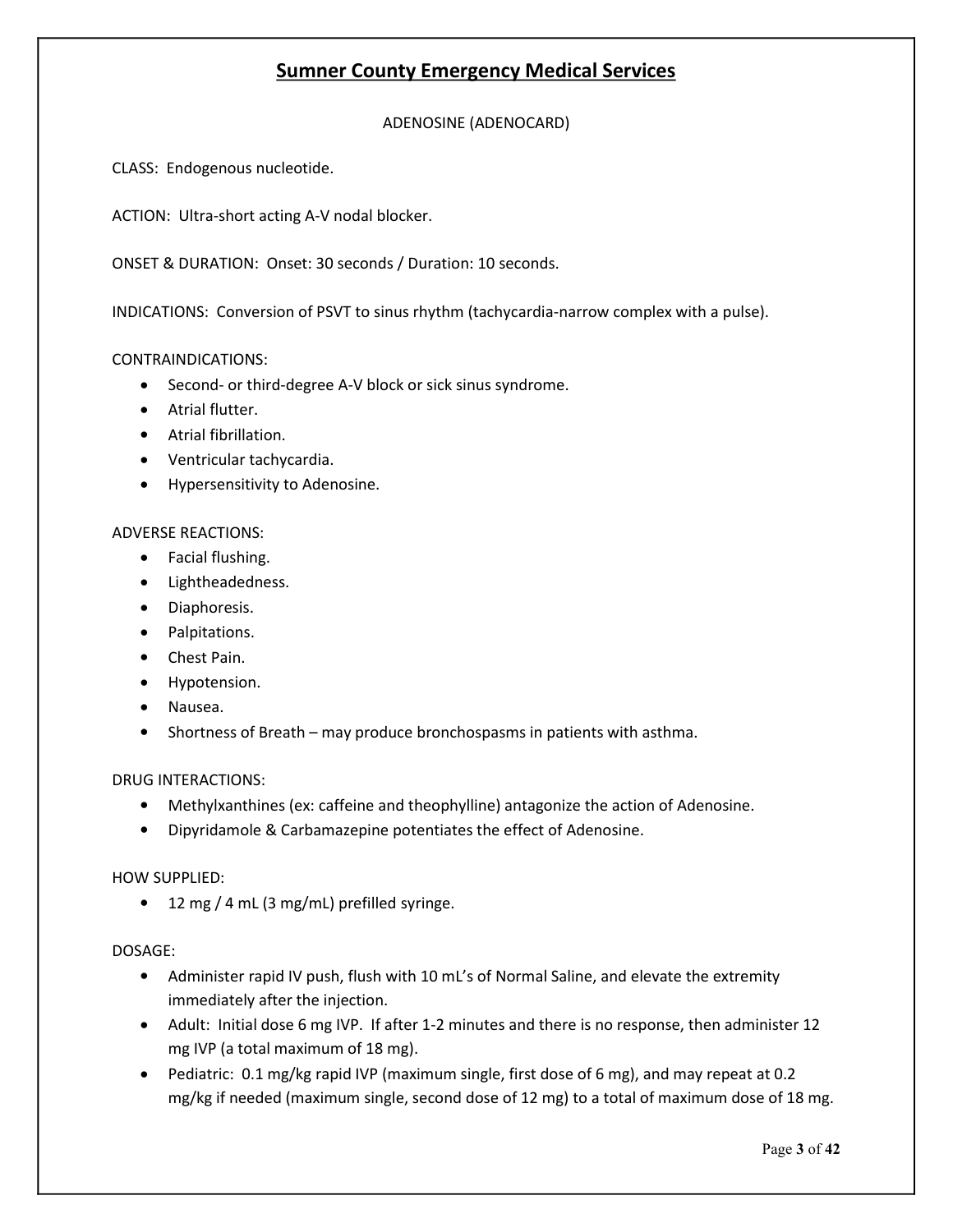ALBUTEROL (VENTOLIN, PROVENTIL)

CLASS: Sympathomimetic & Bronchodilator.

ACTION: Sympathomimetic that is selective for beta<sub>2</sub> adrenergic receptors.

ONSET & DURATION: Onset: 5 to 15 minutes / Duration: 3 to 4 hours.

INDICATIONS: Relief of bronchospasms in patients with reversible obstructive airway disease.

#### CONTRAINDICATIONS:

- Prior hypersensitivity reaction to Albuterol.
- Cardiac arrhythmias.

#### ADVERSE EFFECTS:

- Usually dose related restlessness.
- **•** Apprehension.
- **•** Dizziness.
- Palpitations.
- Tachycardia.
- Increased Blood Pressure.
- Dysrhythmias.

#### HOW SUPPLIED:

2.5 mg in 3 mL of solution for aerosol administration.

- Adult:
	- o 2.5 mg administered via nebulizer over 5 to 15 minutes.
- Pediatric:
	- o 2.5 mg administered via nebulizer over 5 to 15 minutes.
	- $\triangleright$  Adult & pediatric doses can be repeated in 10 minutes, if IV access had been obtained.
	- $\triangleright$  Albuterol may be given one time without IV access.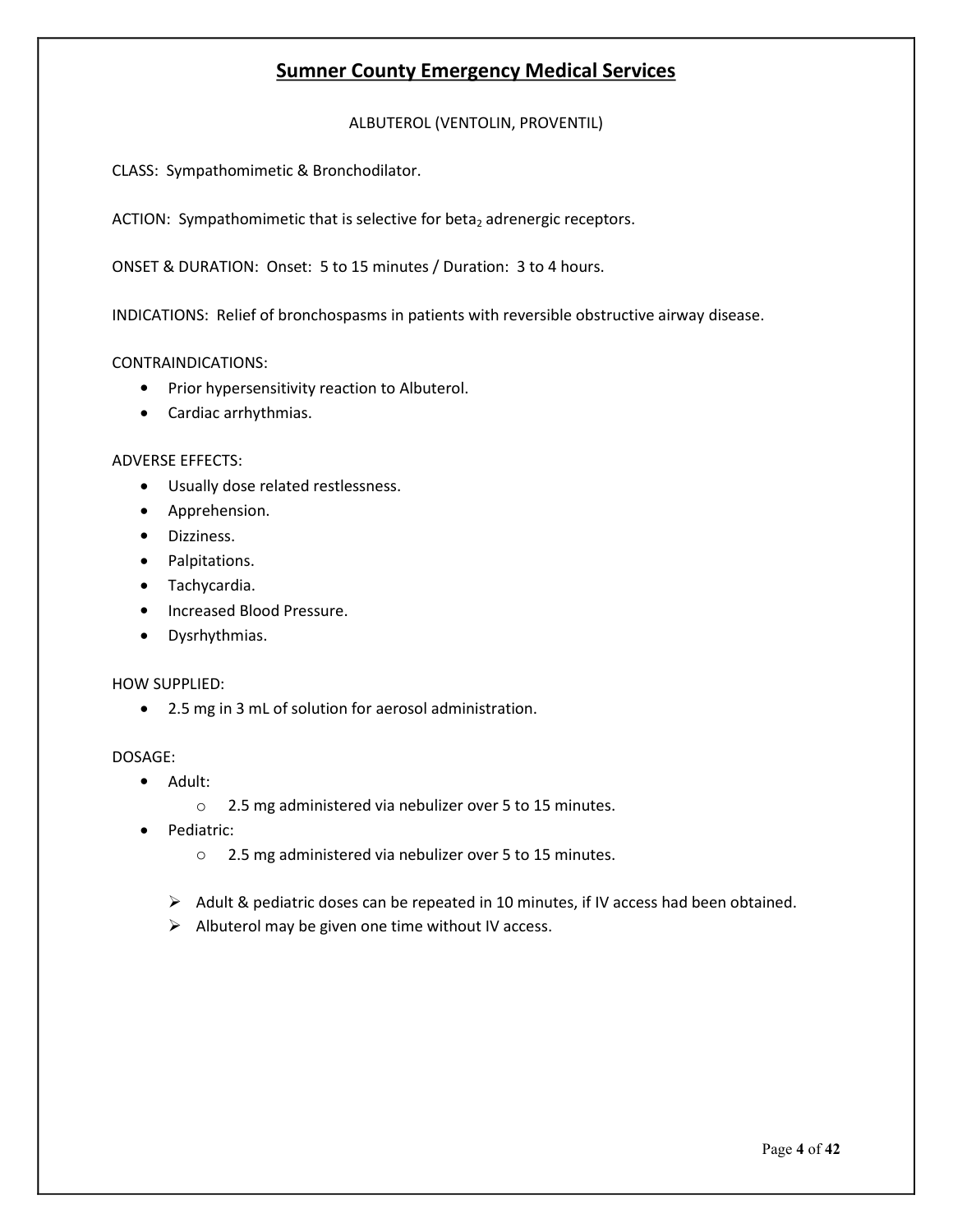AMIODARONE (CORDARONE)

CLASS: Antiarrhythmic.

ACTION: Converts atrial and ventricular arrhythmias.

INDICATIONS: Ventricular fibrillation and pulseless, ventricular tachycardia. (Amiodarone has multiple uses; however, this is our only indication at this time).

#### CONTRAINDICATIONS:

- **•** Hypersensitivity.
- Cardiogenic shock.
- Sinus bradycardia.
- Second- and Third-degree A-V blocks.

#### ADVERSE EFFECTS:

- Hypotension.
- Bradycardia.
- Ventricular arrhythmias.

#### HOW SUPPLIED:

• 150 mg / 3 mL (50 mg/mL) vial or ampoule.

- Adult:
	- o Cardiac Arrest: 300 mg IV / IO; May repeat once @ 150 mg IV / IO.
	- $\circ$  V-Tach with a pulse: 150 mg mixed in 150 mL bag of Normal Saline & infused over 10 minutes.
- Pediatric:
	- o Cardiac Arrest: 5 mg/kg IV / IO (max. 300 mg); May repeat once @ 2.5 mg/kg IV / IO (max. 150 mg).
	- $\circ$  V-Tach with a pulse: 5 mg/kg mixed in 150 mL bag of Normal Saline over 20-60 minutes.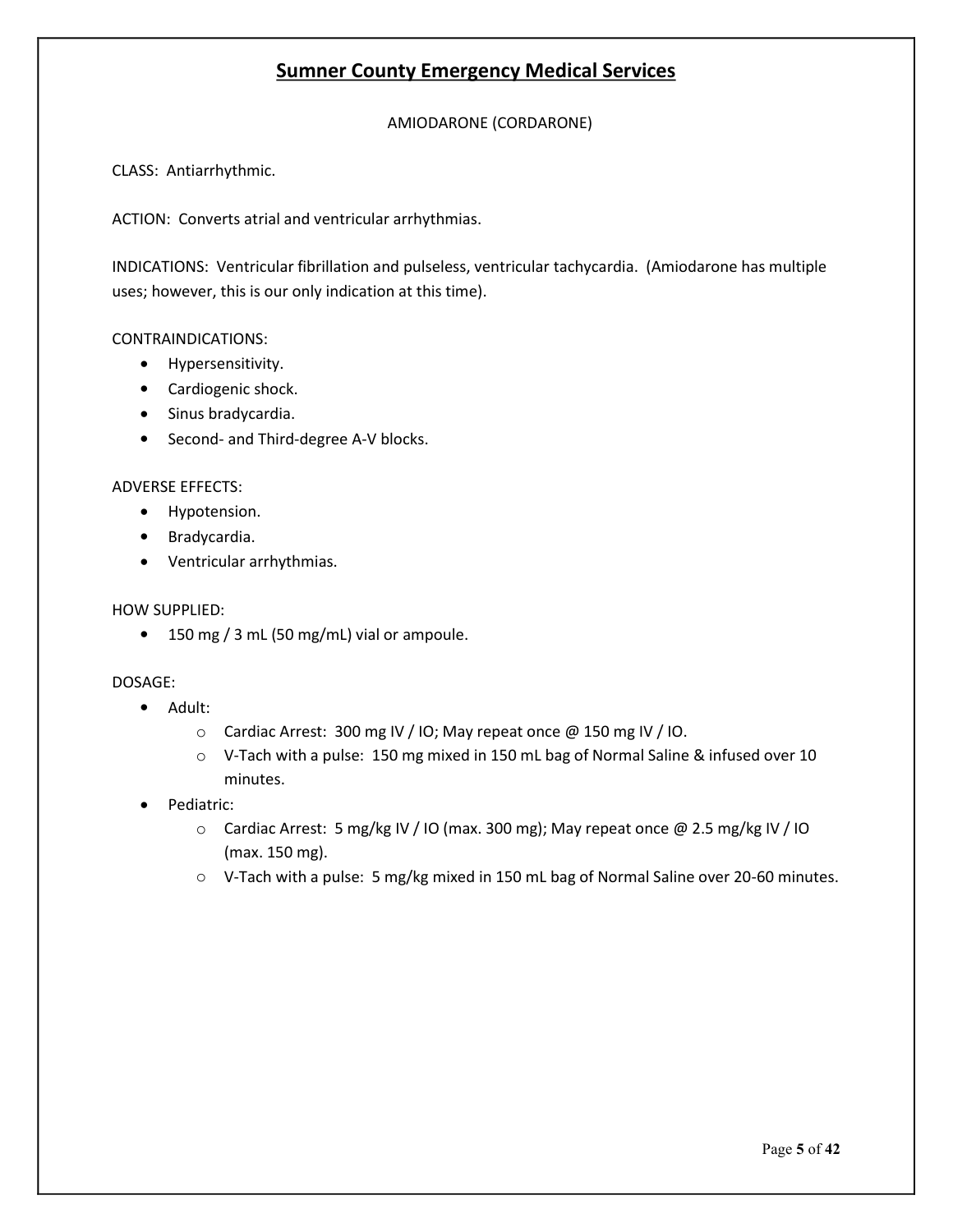### **AMIODARONE DRIP PREPARATION AND INFUSION**



- You can use 60 gtt/ml tubing, however using 10 gtt/ml makes it easier to see the drip rate due to the short infusion time of 10 minutes
- Once you calculate gtts/min, divide that by 60 to get actual drops per second you will see in the chamber.
- You can also consider using a dial-a-flow extension set, or use the formula below to calculate drip rates.

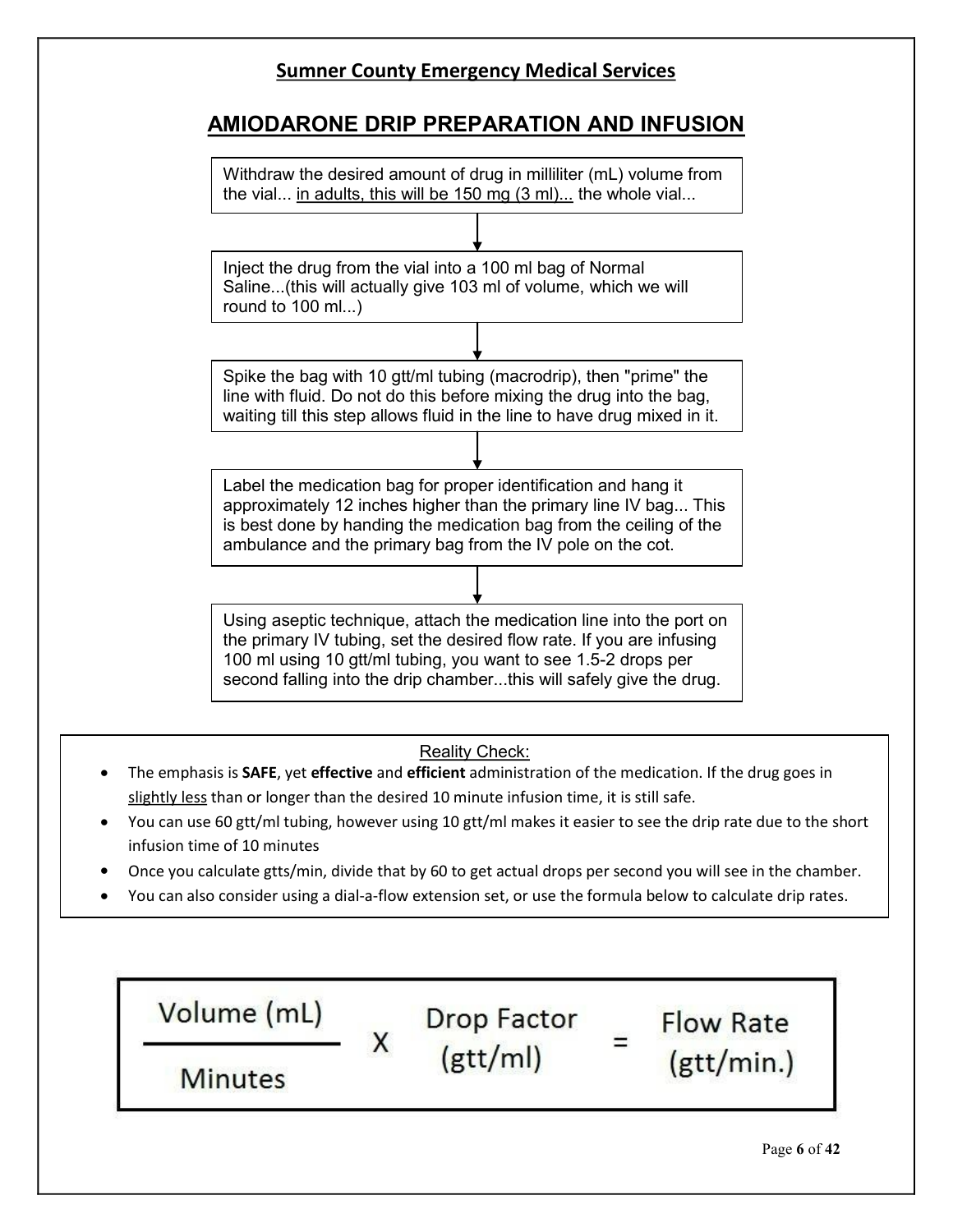ASPIRIN

CLASS: Antiplatelet.

ACTION: Prevents clot formation.

INDICATIONS: Chest pain suggestive of acute myocardial infarction or angina.

#### CONTRAINDICATIONS:

- Aspirin allergy.
- Recent GI bleeding.
- Already taking anticoagulants, such as Heparin or Warfarin (Coumadin).

#### ADVERSE EFFECTS:

- Bleeding.
- Anaphylaxis.

#### HOW SUPPLIED:

• 81 mg per chewable tablets.

- Adult:
	- o Four (4) 81 mg tablets (324 mg).
- Pediatric:
	- o Not indicated in children.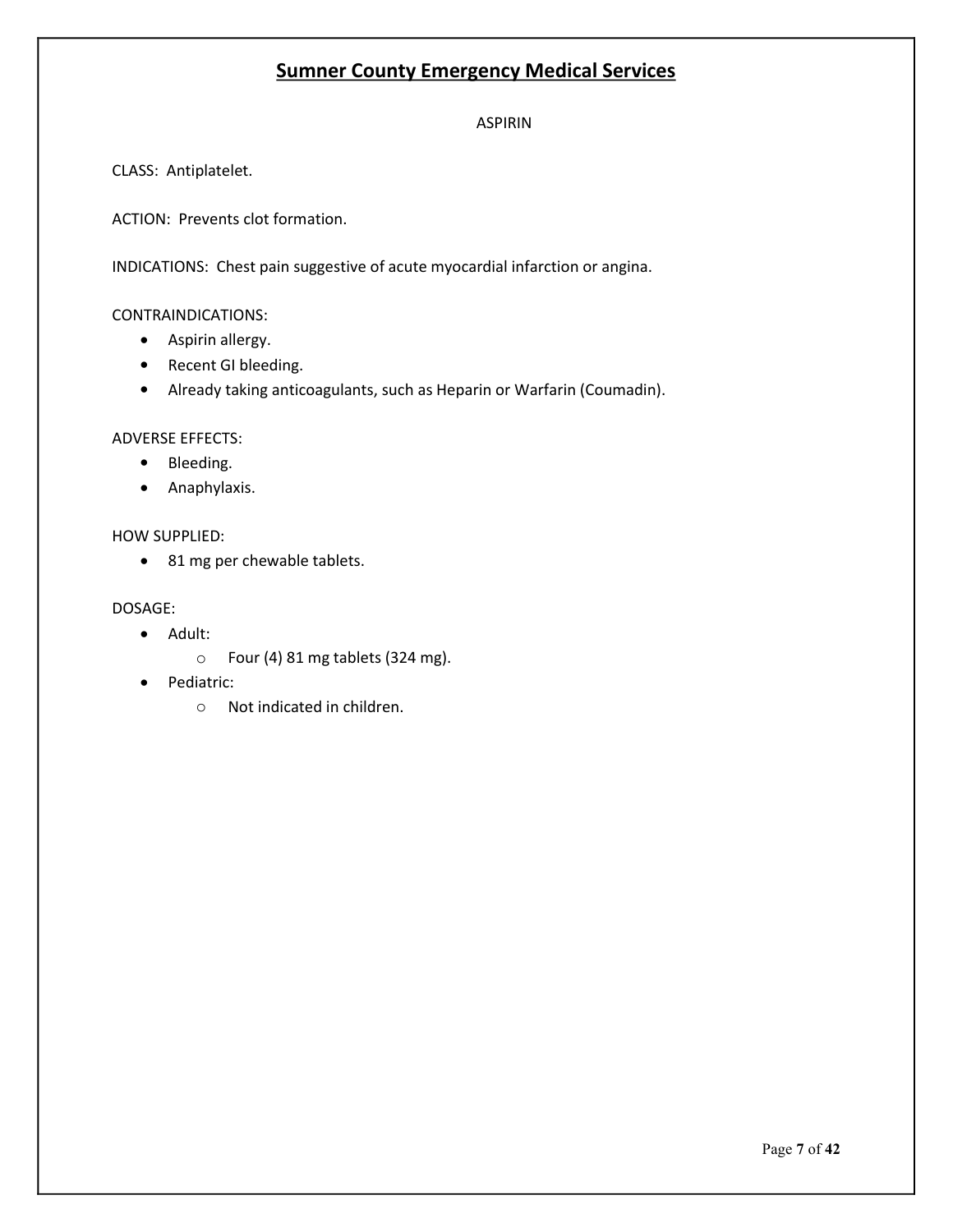#### ATROPINE

CLASS: Parasympatholytic.

ACTION: Increases heart rate.

#### INDICATIONS:

- Symptomatic bradycardia.
- Heart blocks.
- Organophosphate poisoning.

#### CONTRAINDICATIONS:

• None.

#### ADVERSE EFFECTS:

- Palpitations.
- Tachycardia.
- Dizziness.
- Anxiety.
- Dry mouth.
- Pupillary dilation.
- Blurred vision.
- Headache.

#### HOW SUPPLIED:

1 mg / 10 mL (0.1 mg/mL) prefilled syringe.

- Adult:
	- o Symptomatic Bradycardia: 0.5 mg IV / IO (maximum of 0.04 mg/kg).
	- o Code Situations: 1 mg IV / IO (maximum of 0.04 mg/kg).
- Pediatric:
	- o Symptomatic Bradycardia: 0.02 mg/kg IV / IO.
	- o RSI situations: 0.02 mg/kg IV / IO.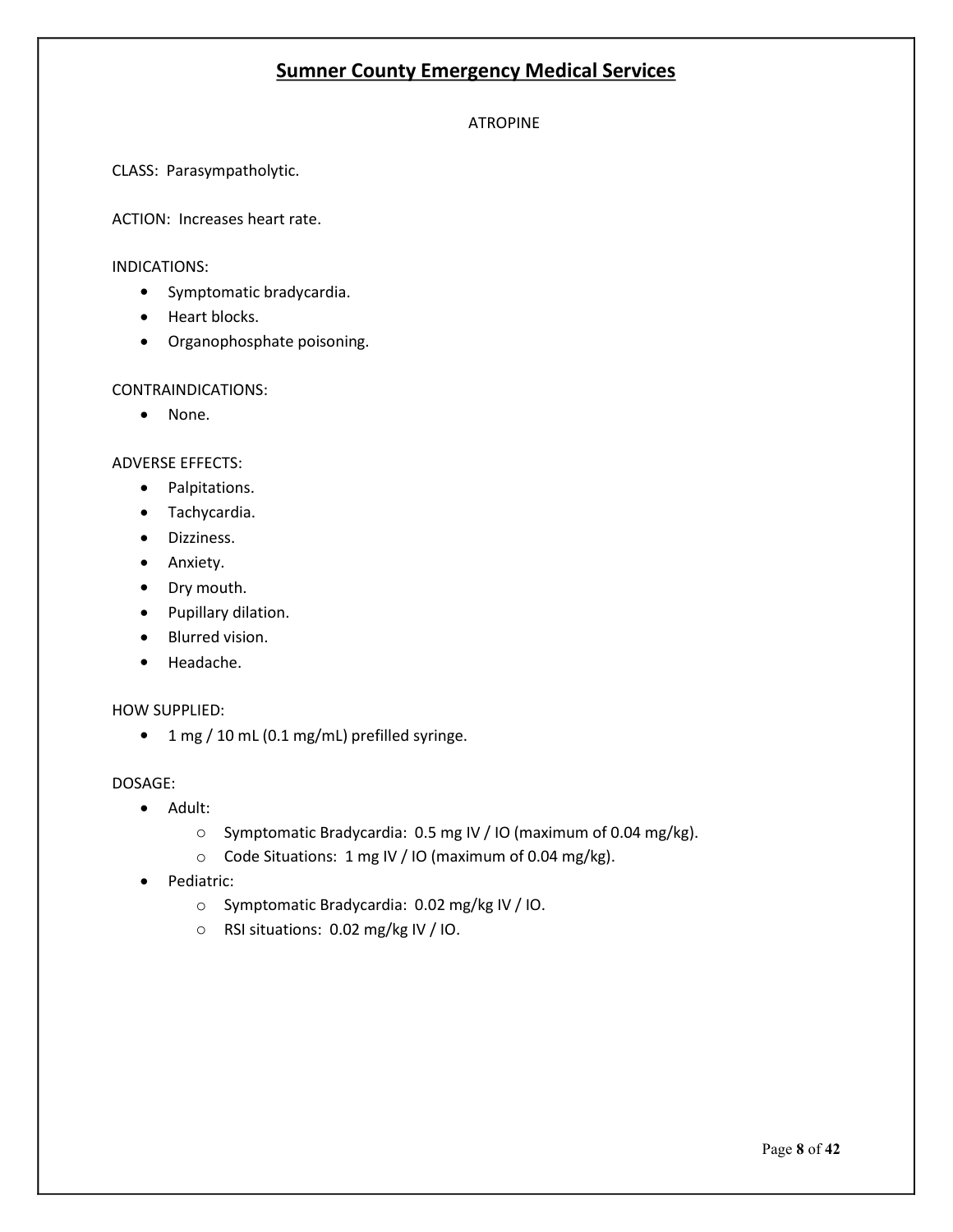#### ATROVENT (IPRATROPIUM BROMIDE)

CLASS: Bronchodilator.

ACTION: Smooth muscle relaxant.

INDICATIONS: Dyspnea.

#### CONTRAINDICATIONS:

Allergy to Atrovent.

#### ADVERSE EFFECTS:

- **•** Dizziness.
- Nausea.
- Heartburn.
- Dry mouth.

#### HOW SUPPLIED:

0.5 mg in 2.5 mL of solution for aersol administration.

- Adult:
	- o 0.5 mg in 2.5 mL
- Pediatric:
	- o 0.5 mg in 2.5 mL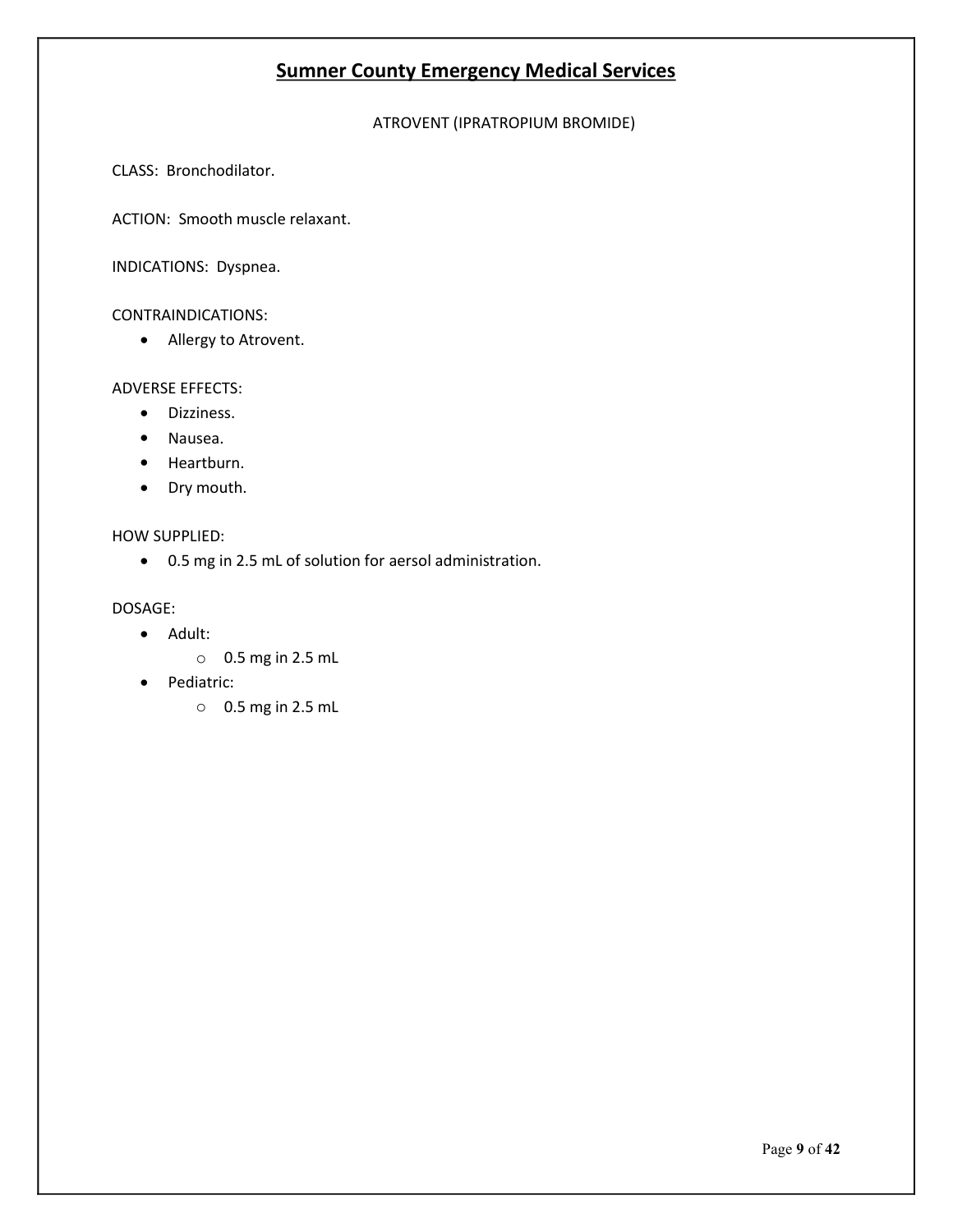#### CALCIUM CHLORIDE

CLASS: Electrolyte; Calcium Salt.

ACTION: Blocks harmful effects of elevated serum potassium on the cardiac cell membrane.

INDICATIONS: PEA and asystole in a renal patient with possible elevated serum potassium.

CONTRAINDICATIONS:

 Any other rhythms or patients other than those described in the indications without contacting Medical Control.

ADVERSE EFFECTS:

- Bradycardia.
- Flushing.
- Hypotension.
- Nausea.
- Irritation and burning at IV site.
- Skin necrosis.

#### HOW SUPPLIED:

• 1 gram / 10 mL (100 mg/mL) prefilled syringe.

#### DOSAGE:

- Adult:
	- $\circ$  1 gram (10 mL) IV / IO.
- Pediatric:
	- o 0.25 mL/kg, not to exceed 10 mL.

NOTE: Should only be given in larger bore IV or IO lines without possibility of extravasation.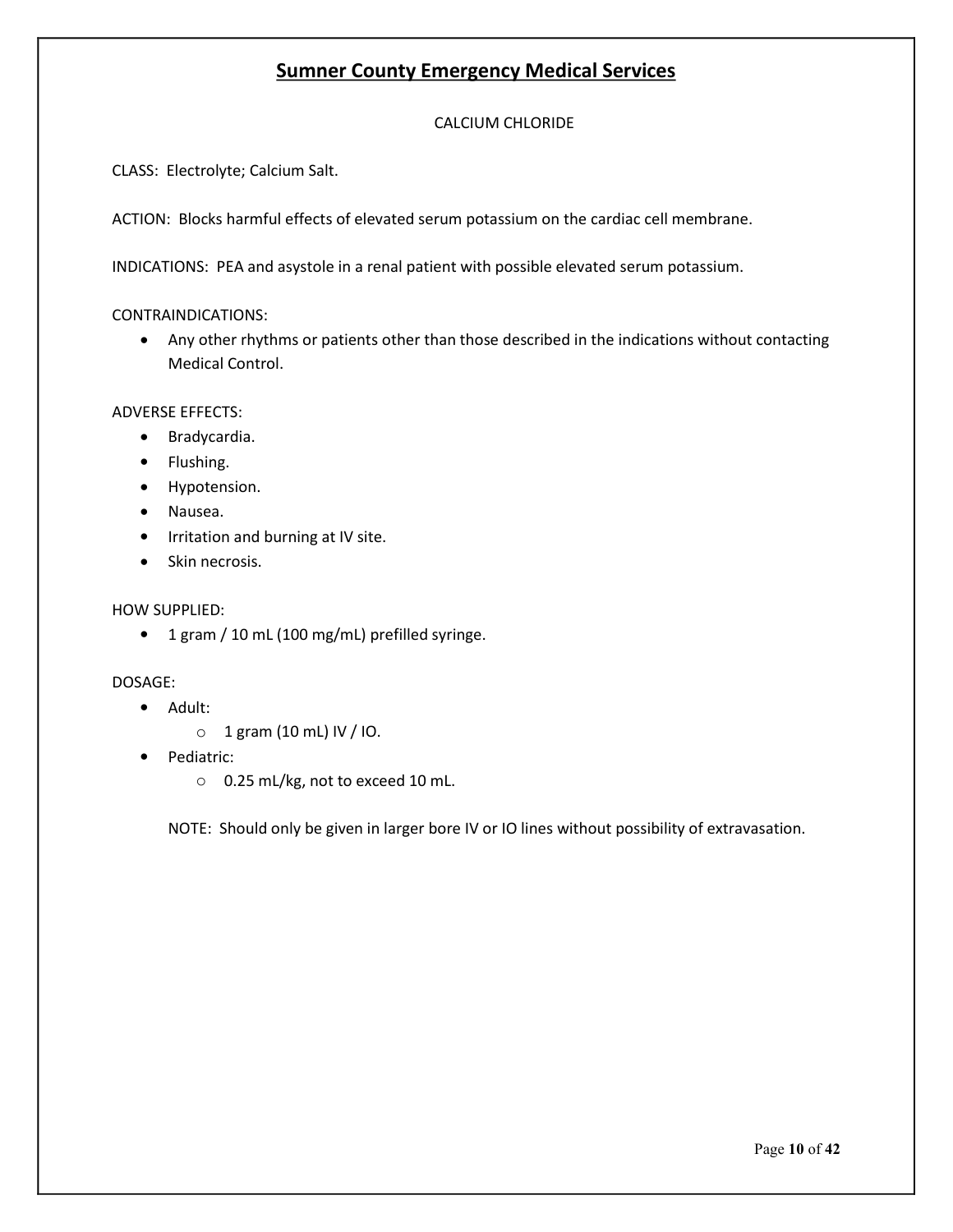CARDIZEM (DILTIAZEM)

CLASS: Calcium Channel Blocker.

ACTION: Slows calcium channel antagonist, depression of cardiac contractility and conductivity.

INDICATIONS: Symptomatic atrial fibrillation with a rate > 130 bpm.

CONTRAINDICATIONS:

- Bradycardia.
- Hypotension.
- Heart failure (negative inotropy).

ADVERSE EFFECTS:

- Bradycardia.
- Hypotension.
- Headache.
- **•** Dizziness.
- Nausea.

#### HOW SUPPLIED:

100 mg powder to reconstitute in 100 mL of Normal Saline.

- Adult:
	- o 10 mg slow IV push; May be repeated up to 3 times.
- Pediatric:
	- o Not recommended.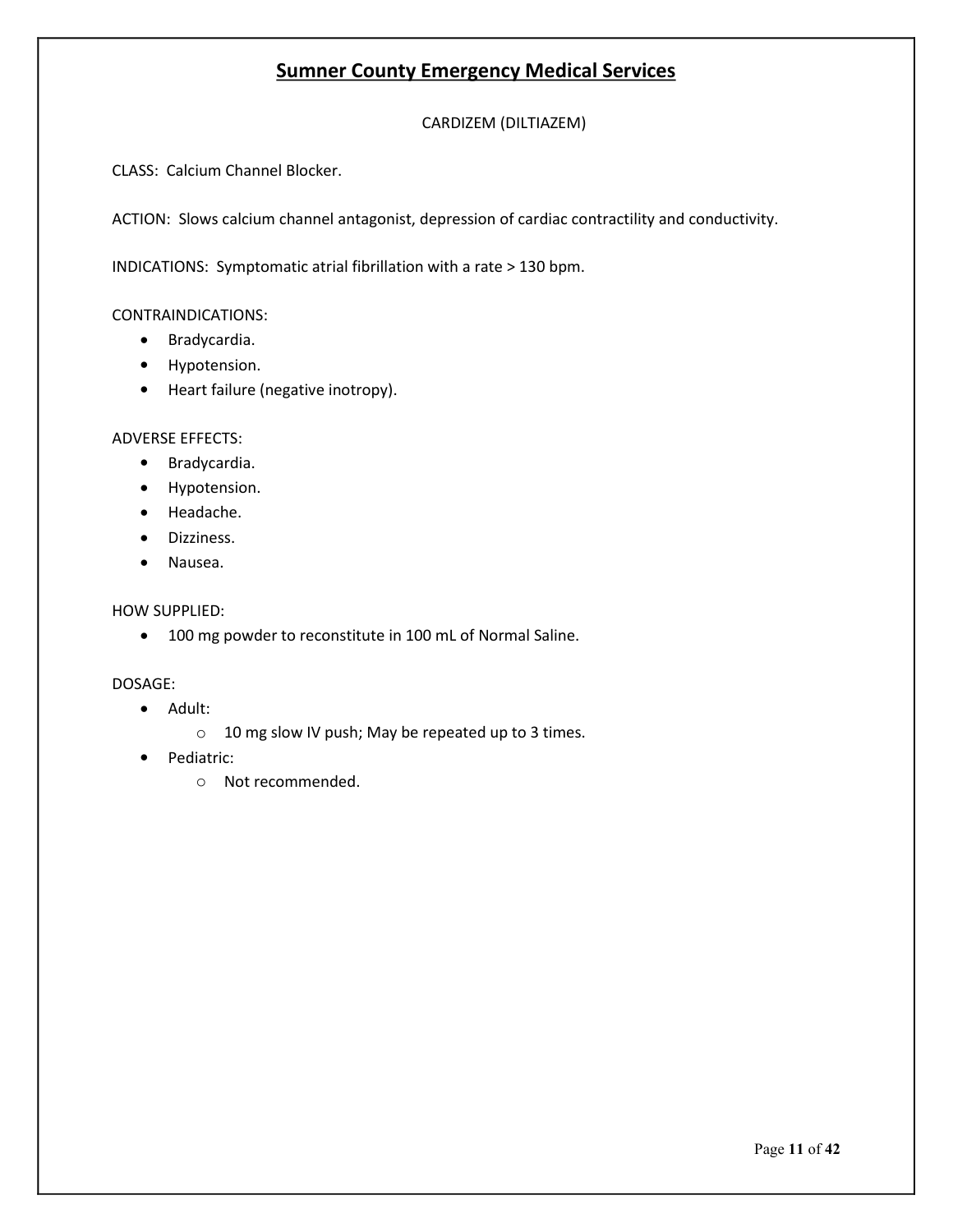# **CARDIZEM PREPARATION AND INFUSION**

Begin by gathering the 100 ml drug mixture bag with the screw in tab on top and the 100 mg powder vial of Cardizem

Remove the top tab from the 100 ml mixture bag by pulling upward on the tab. Then, remove the plastic ring around the top of the medication vial which will allow you to remove the plastic top also.

Screw the medication vial into place in the top of the 100 ml mixture bag... do not over tighten, but ensure it is secure.

The step is important... before the powder can mix into the bag, you must remove the inner plunger from the inside of the bag, at the top port where the vial is connected. There is instructions in the front of the medication bag also on how to do this.

Using aseptic technique, withdraw 10 ml of medication from the bag using a 10 ml syringe and needle... this gives you 10 mg of drug to administer per standing order... give this SLOW IV push, no slower than 1 ml / minute... (10 mg over 10 mins)

Repeat the same 10 ml withdraw from the bag to give additional doses... you may repeat Cardizem 10 mg twice, for a total of 3 pushed, 10 mg each, total infusion per standing orders is 30 mg.

Do not infuse the entire 100 ml like other drips... when you mix Cardizem, you get 100 ■ mg total, you only give 10 mg each time, with a max of 3 doses (30 mg)...

"Slow IV push" when giving Cardizem is necessary to prevent irritation to the vein...

**REMEMBER to remove the inner plunger** to actually mix the drug BEFORE drawing it I up to administer. If you overlook this step, you will give normal saline only, and it will not contain Cardizem.

П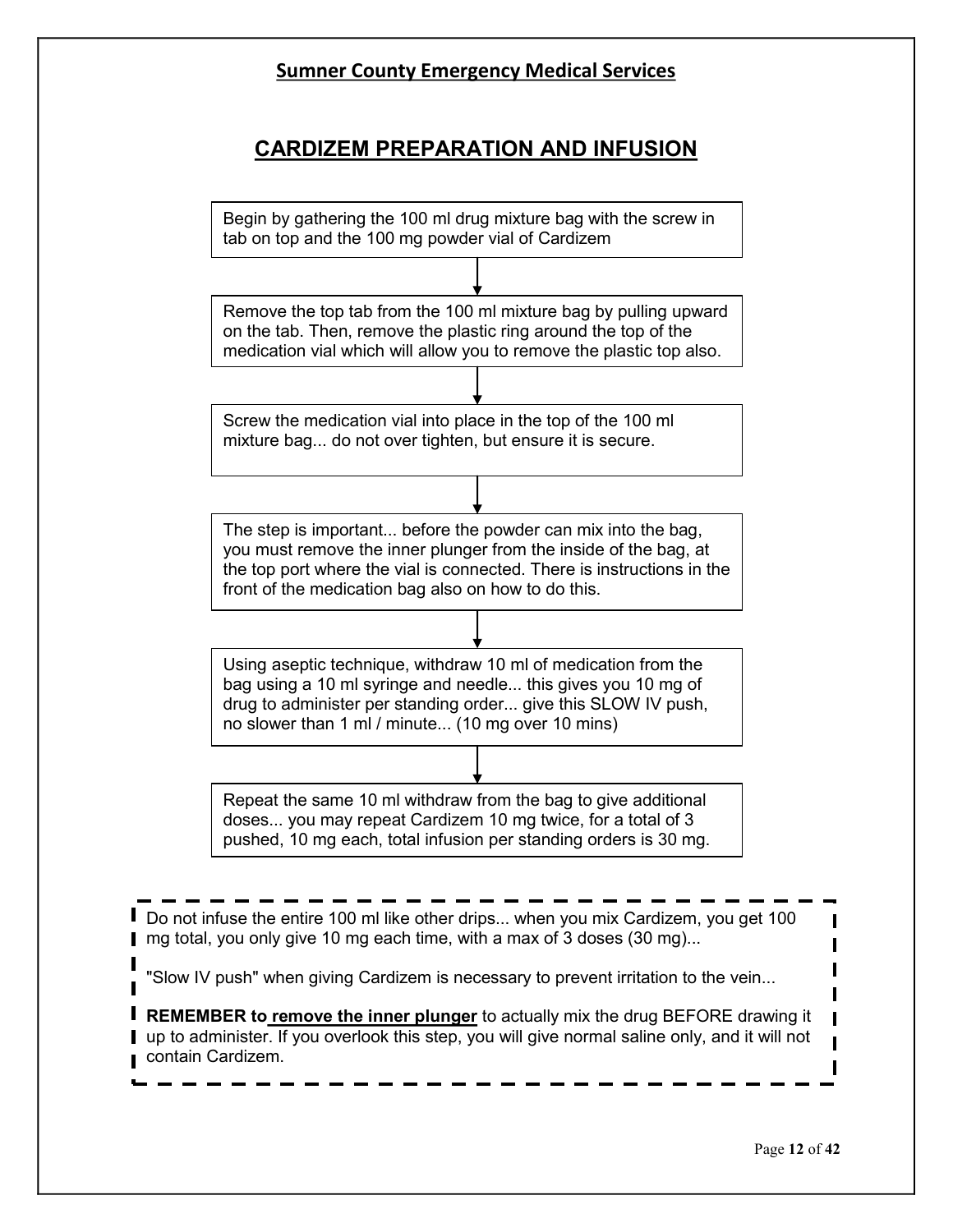DEXTROSE 50%, 25% and 10%

CLASS: Carbohydrate.

ACTION: Elevates blood glucose levels.

INDICATIONS: Hypoglycemia.

CONTRAINDICATIONS: Hyperglycemia.

ADVERSE EFFECTS: Local venous irritation.

HOW SUPPLIED:

- Adult: 25 grams / 50 mL prefilled syringe.
- Pediatric: 12.5 grams / 25 mL prefilled syringe.

- Adult:
	- o 25 grams IV / IO.
- Pediatric:
	- o 1 gram / kg
	- $\circ$  0-1 year of age (Draw ½ of D<sub>50</sub> and add to 75 mL of Normal Saline (D<sub>12.5</sub>)).
	- $\circ$  1-8 years of age (Draw all of D<sub>50</sub> and add to 50 mL of Normal Saline (D<sub>25</sub>)).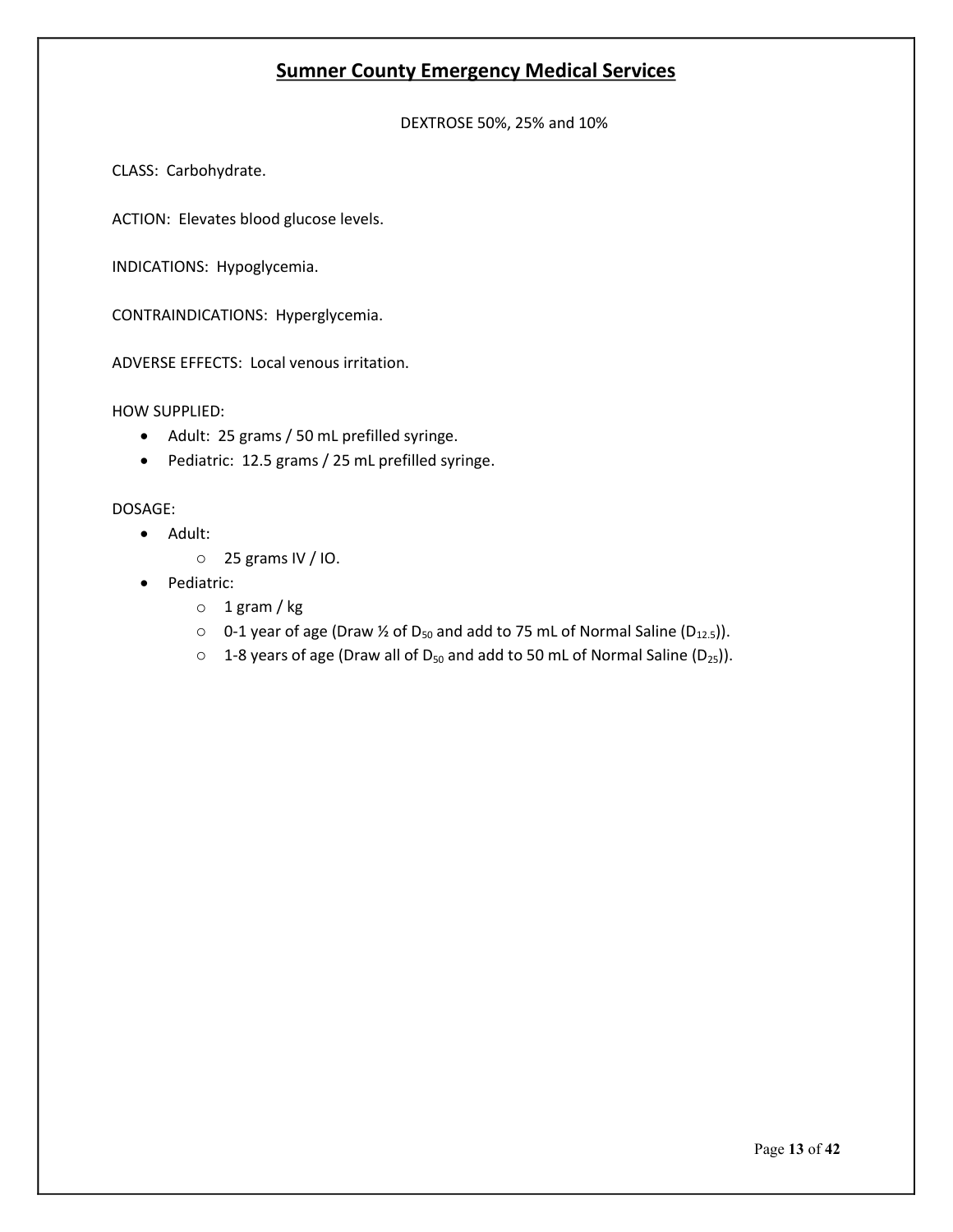DIPHENHYDRAMINE (BENADRYL)

CLASS: Antihistamine.

ACTION: Blocks histamine receptors.

INDICATIONS: Anaphylaxis.

CONTRAINDICATIONS: Use caution in asthmatic patients.

ADVERSE EFFECTS:

- Sedation.
- Blurred vision.
- Headache.
- Palpitations.
- Hypotension.

HOW SUPPLIED:

 $\bullet$  50 mg/mL

- Adult:
	- o 25 mg IV / IO slow.
	- o 50 mg IM.
- Pediatric:
	- o 1 mg/kg IV / IO or deep IM (Maximum 25 mg).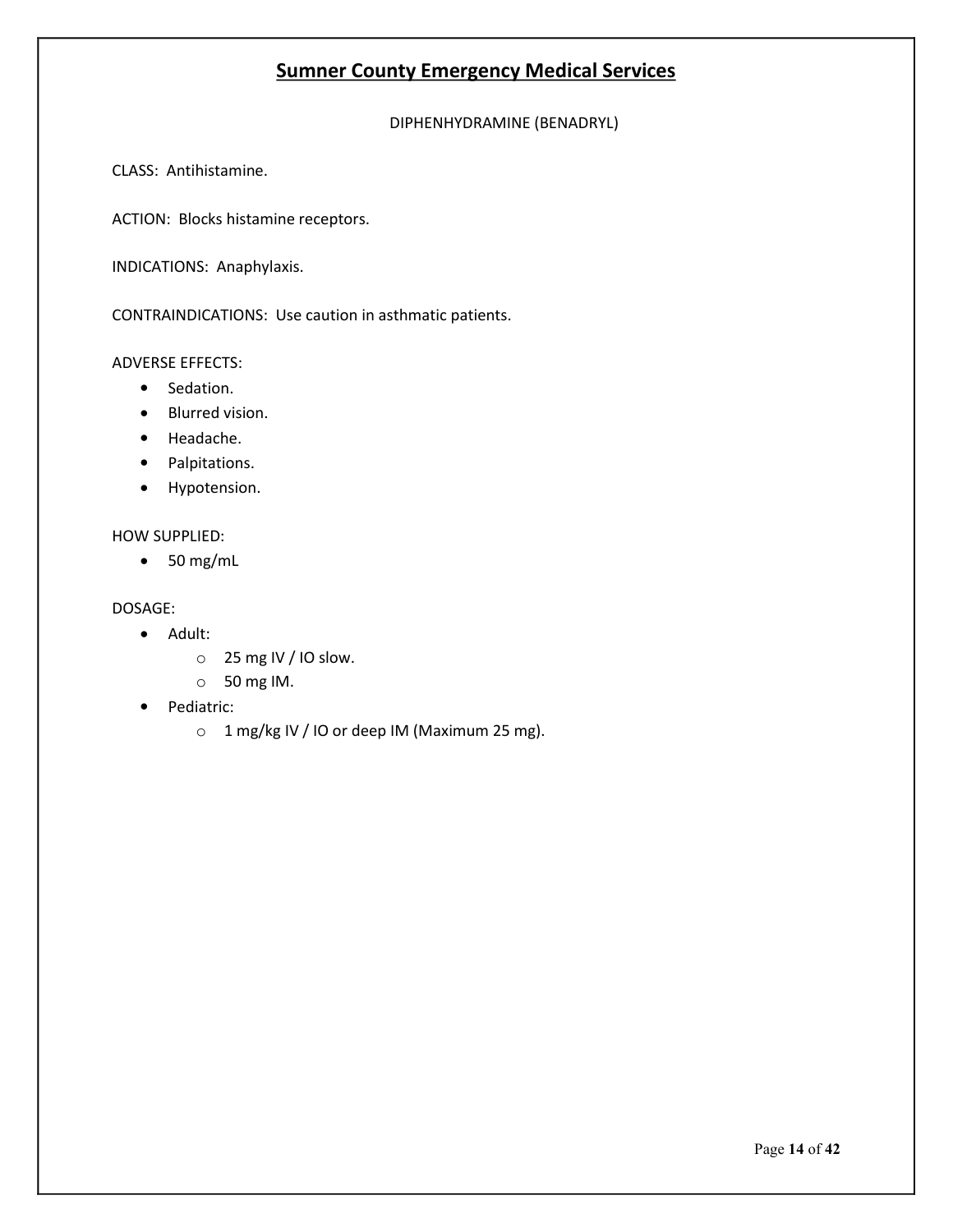EPINEPHRINE 1:1,000

CLASS: Sympathomimetic.

ACTION: Bronchodilation, positive chronotrope and inotrope.

#### INDICATIONS:

- Allergic reactions.
- Adult status asthmaticus.

CONTRAINDICATIONS: None.

ADVERSE EFFECTS:

- Palpitations.
- Headaches.
- Anxiety.

#### HOW SUPPLIED:

 $\bullet$  1 mg/mL

#### DOSAGE:

- Adult:
	- o 0.01 mg/kg IM (Maximum single dose of 0.3 mg).
- Pediatric:
	- o 0.01 mg/kg IM (Maximum single dose of 0.3 mg).
	- $\circ$  1 mg in 3 mL of Normal Saline nebulized with 6 to 8 LPM of  $O_2$ .

NOTE: Use with caution in patients with cardiac history, hypertension, pregnancy and tachyarrhythmias.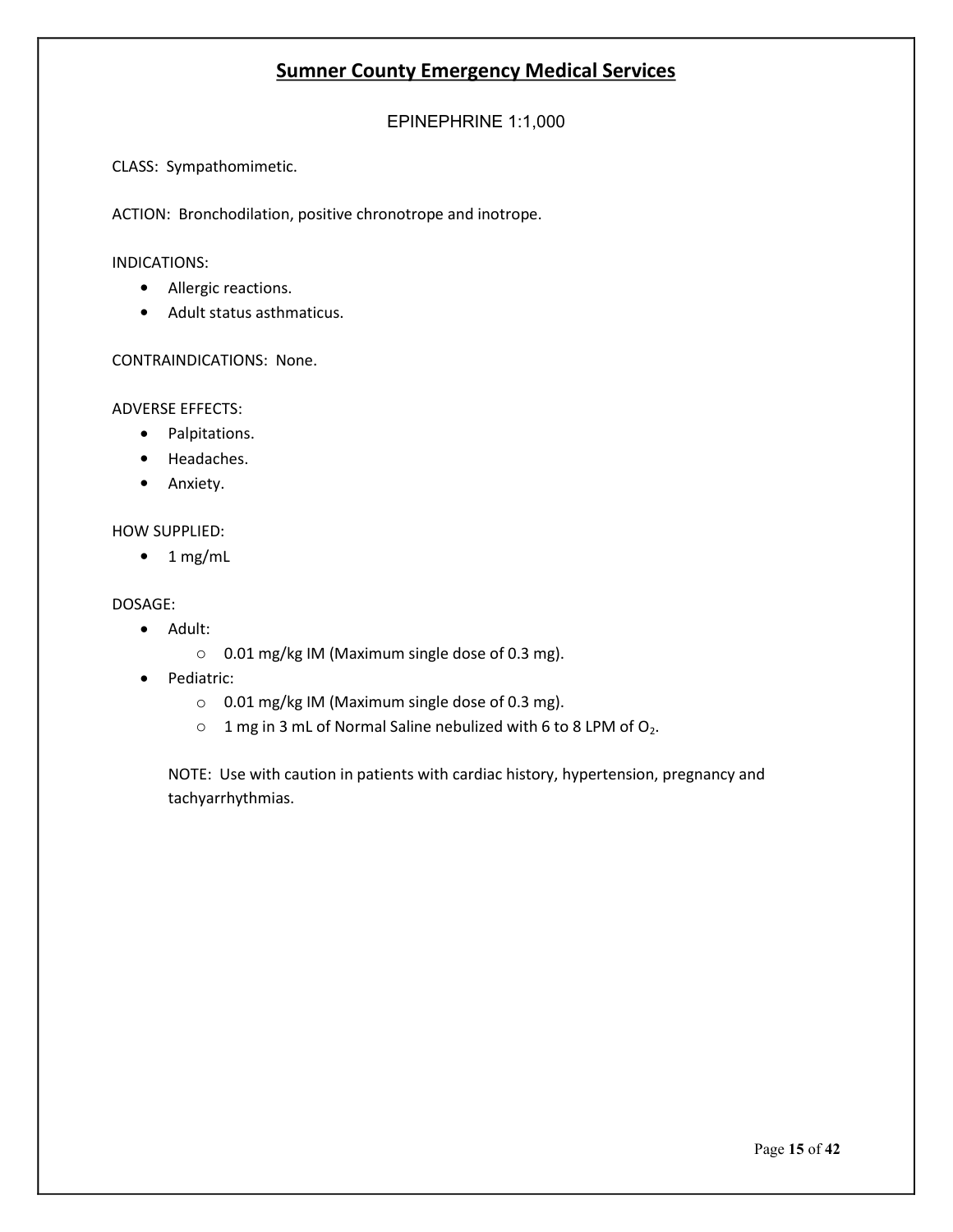EPINEPHRINE 1:1,000 Drip

CLASS: Sympathomimetic.

ACTION: Bronchodilation, positive chronotrope and inotrope.

INDICATIONS:

No relief from subcutaneous epinephrine in severe allergic reactions.

CONTRAINDICATIONS: None.

ADVERSE EFFECTS:

- Palpitations.
- Headaches.
- Anxiety.
- HOW SUPPLIED:
	- **1 mcg / 1 ml**
	- This can be accomplished / prepared by added 1 mg of Epi into 1,000 ml NS bag or by adding 0.5 mg Epi (half the vial or syringe) into a 500 ml NS bag

| Mix 0.5 mg (half of Epi 1:1,000 or 1:10,000) in a 500 ml bag of NS         |                      |
|----------------------------------------------------------------------------|----------------------|
| Then, spike the bag (already has Epi in it now) with a 60 gtt/ml IV tubing |                      |
| Actual drops per second                                                    | Drug being delivered |
| 1                                                                          | $1 \text{~mcg/min}$  |
| っ                                                                          | $2 \text{ mcg/min}$  |
| 4                                                                          | $4 \text{ mcg/min}$  |

*This method of mixing an Epi drip and the concentration of it is much safer for real-time EMS use*

- Epinephrine Drip **Adults - Start at 1 mcg/min, titrate up to 4 mcg/min**, Adult Epi drip can go up to 10 mcg/min, however higher dosing beyond 4 mcg/min requires physician orders.
- Epinephrine Drip **Peds - Start at 0.1 mcg/kg/min, carefully titrate up to 1 mcg/kg/min**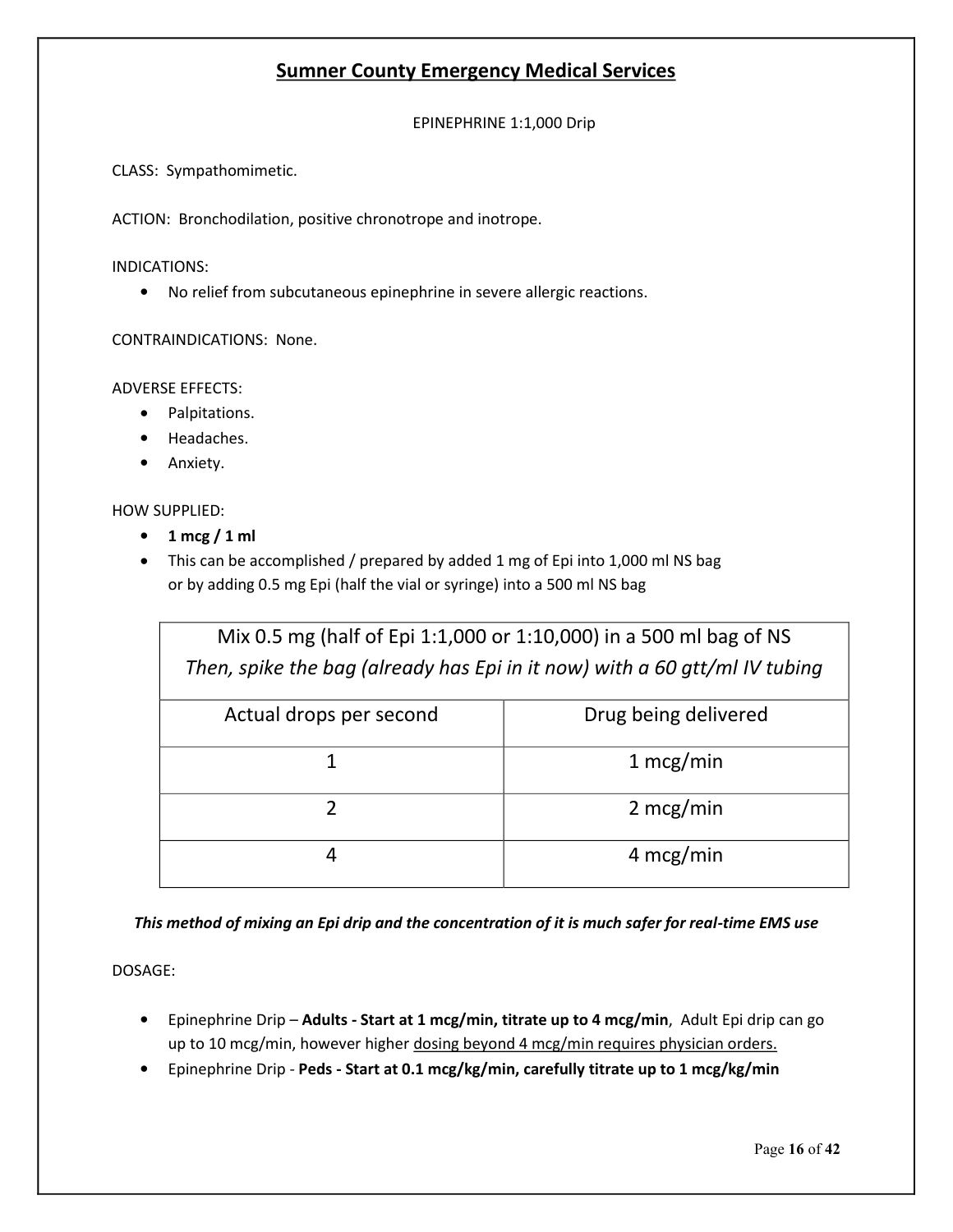EPINEPHRINE 1:10,000

CLASS: Sympathomimetic.

ACTION: Increases heart rate and cardiac contractility.

INDICATIONS: Cardiac arrest.

CONTRAINDICATIONS: None.

#### ADVERSE EFFECTS:

- Tachycardia.
- Palpitations.
- Hypertension.

#### HOW SUPPLIED

1 mg / 10 mL (0.1 mg/mL) prefilled syringe.

#### DOSAGE:

- Adult:
	- o 1 mg IV or IO every 3-5 minutes.
- Pediatric:
	- o 0.01 mg/kg IV or IO every 3-5 minutes.

NOTE: If giving via ET route, double the dose as listed above.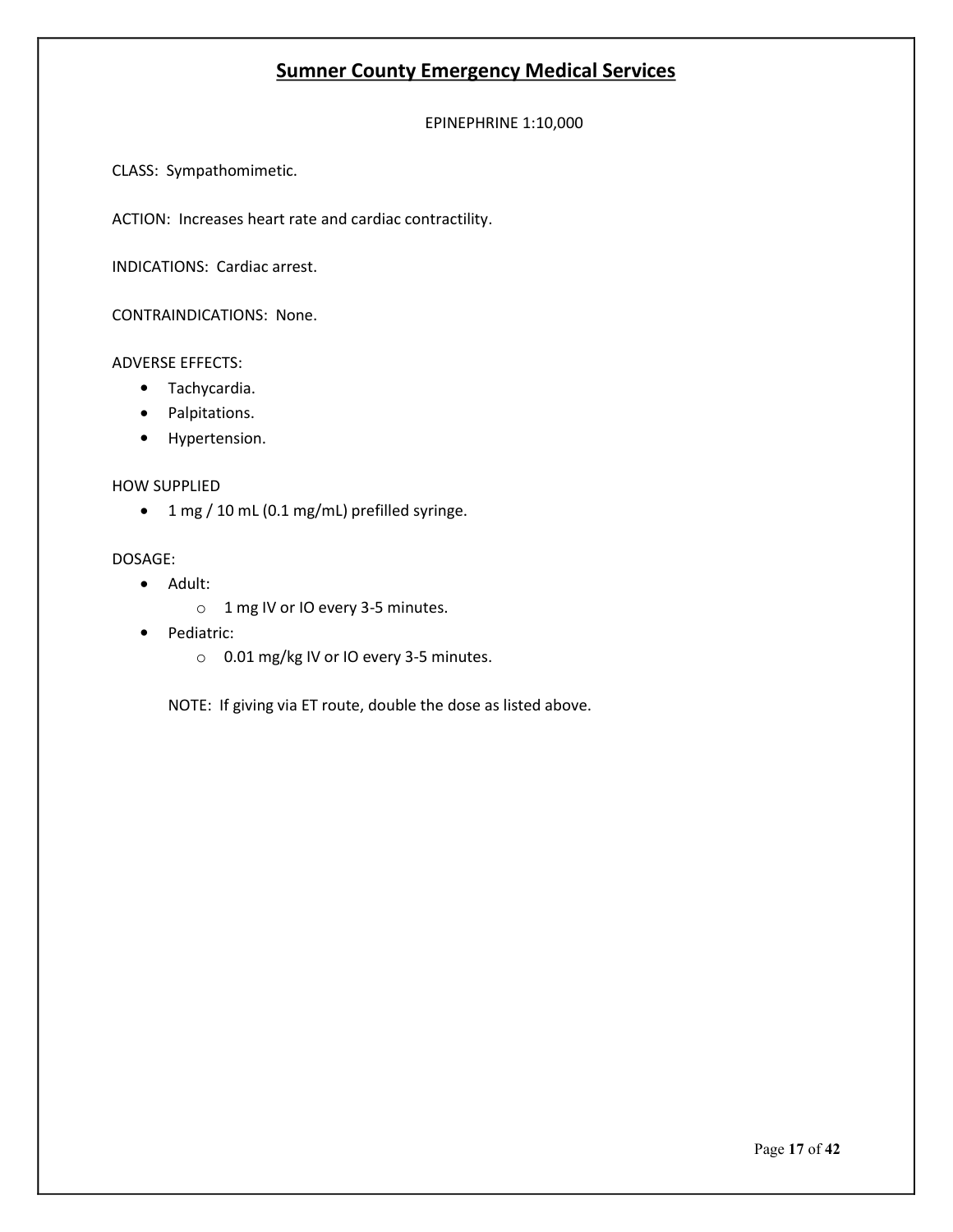ETOMIDATE (AMIDATE)

CLASS: Hypnotic.

ACTION: Hypnotic without analgesic activity.

INDICATIONS: Pre-medication for RSI or cardioversion.

CONTRAINDICATIONS: Hypersensitivity.

#### ADVERSE EFFECTS:

- Transient venous pain (immediately after administration).
- **•** Transient skeletal muscle movement.

#### HOW SUPPLIED:

 $\bullet$  40 mg in 20 mL (2 mg/mL).

- Adult:
	- $\circ$  10 mg IV (0.1 mg/kg) Pre-medication for cardioversion.
	- o 20 mg IV (0.25 mg/kg) Initial induction for RSI or CFI
- Pediatric:
	- $\circ$  0.25 mg/kg For RSI.
	- o 0.125 mg/kg Pre-medication for cardioversion (DO NOT EXCEED 10 mg).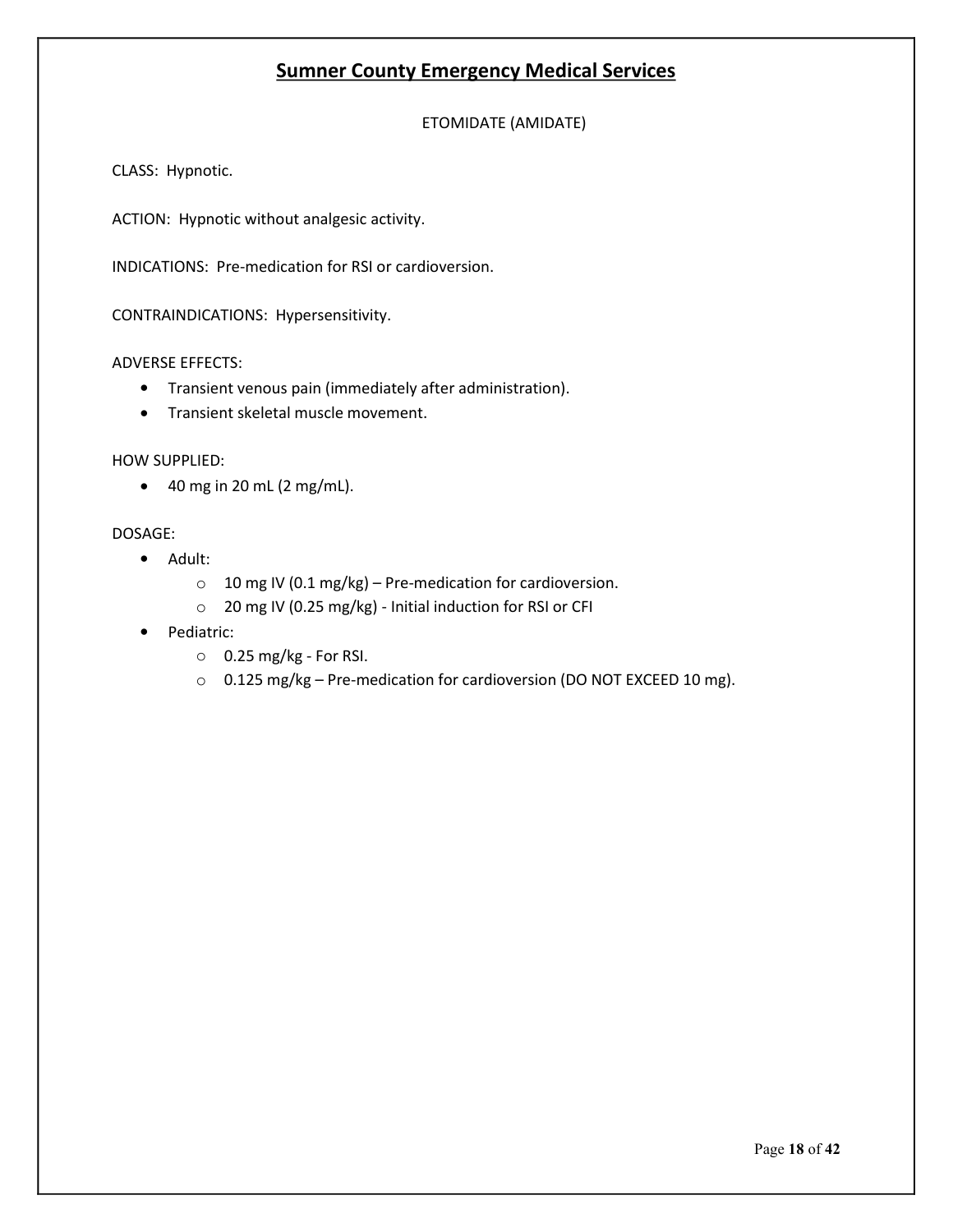Famotidine (Pepcid)

CLASS: H2 Antagonist

ACTION: Blocks H2 receptors, inhibiting the effects of histamine

INDICATIONS: Allergic reaction / Anaphylaxis

CONTRAINDICATIONS: Hypersensitivity to Famotidine or other H2 antagonists.

#### ADVERSE EFFECTS:

- Headache
- Flushing

HOW SUPPLIED:

- $\bullet$  10 mg / 2mL
- 20 mg / 50mL
- 20 mg tablets

#### DOSAGE:

- o Adult:
	- o 20 mg IV / IO infused over 10-15 minutes

#### **OR**

- o 20 mg PO
- o Pediatric:
	- o 1 mg/kg IV / IO (Max dose: 20 mg) infused over 10-15 minutes **OR**
	- o 20 mg PO, only if patient is ≥20 kg (old enough to swallow with ease)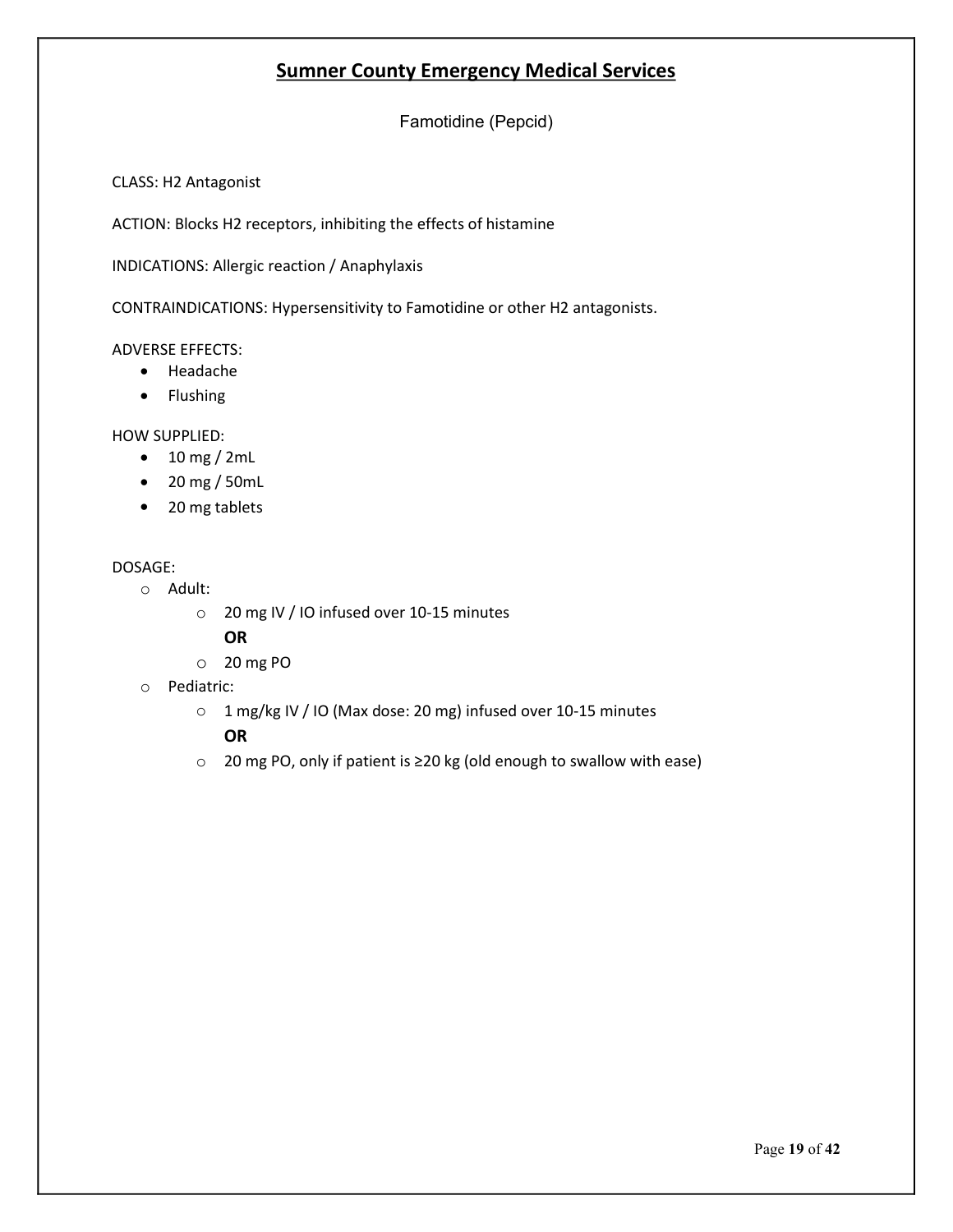#### FENTANYL (SUBLIMAZE)

CLASS: Narcotic (Opioid) analgesic.

ACTION: Short acting analgesic.

INDICATIONS: Pain.

CONTRAINDICATIONS: Respiratory depression.

ADVERSE EFFECTS:

- Respiratory depression.
- Hypotension (rare).

#### HOW SUPPLIED:

- $\bullet$  100 mcg / 2 mL
- $\bullet$  250 mcg / 5 mL

- Adult:
	- o 1 mcg/kg IV or IO; May repeat at 0.5 mcg/kg and titrate to effect.
- Pediatric:
	- o 1 mcg/kg IV or IO; May repeat at 0.5 mcg/kg and titrate to effect.
	- o 2 mcg/kg IN; May repeat at 0.5 mcg/kg and titrate to effect.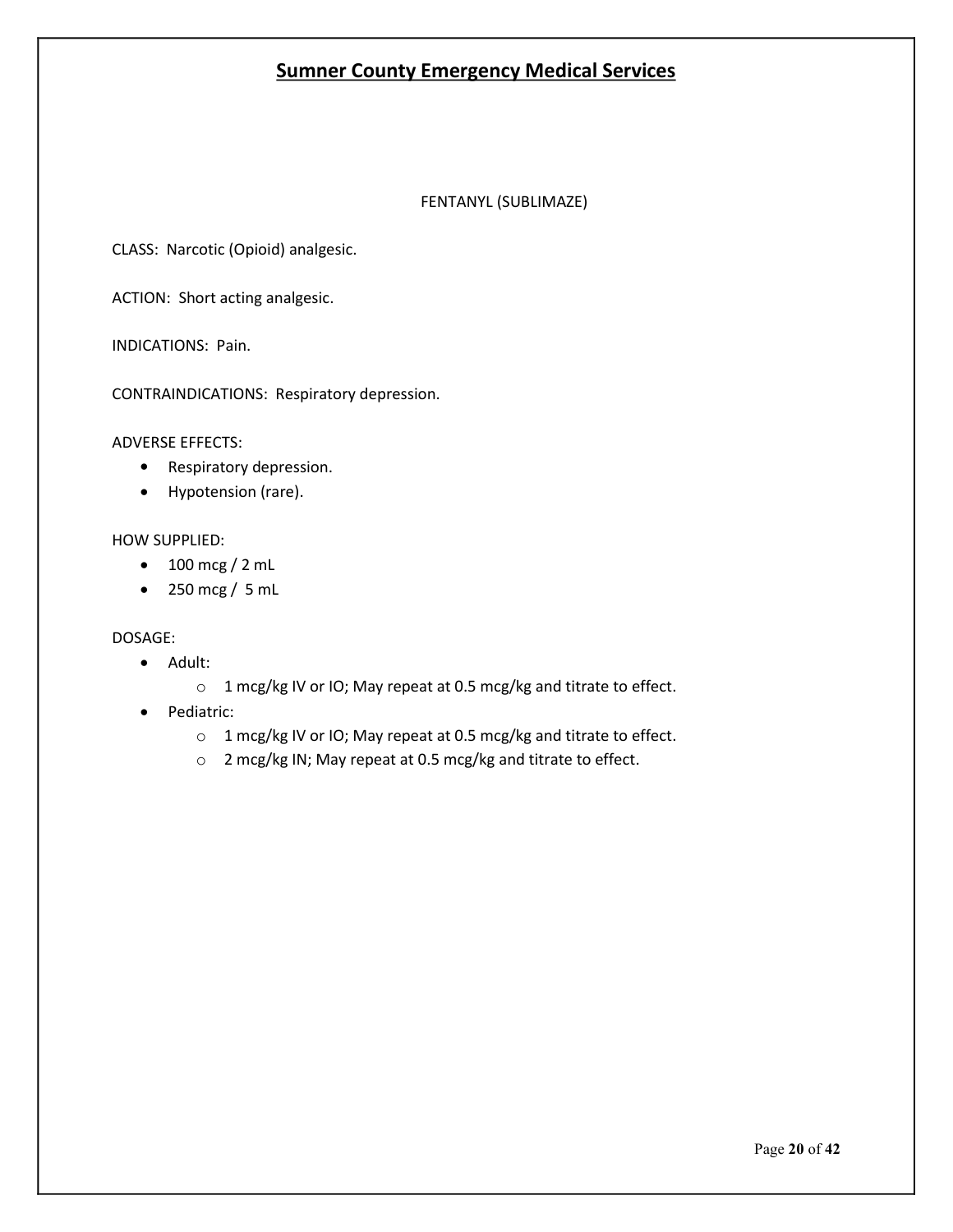#### GLUCAGON (GLUCAGEN)

CLASS: Pancreatic hormone.

ACTION: Elevates blood glucose by causing the breakdown of glycogen.

INDICATIONS: Symptomatic hypoglycemia where IV access is unobtainable despite three attempts.

CONTRAINDICATIONS: Hypersensitivity.

ADVERSE EFFECTS:

- Nausea.
- Vomiting.
- Hypertension.
- Tachycardia.

#### HOW SUPPLIED:

1 mg powder in a vial (Must mix with 1 mL solution of saline that is supplied).

- Adult:
	- o 1 mg IM; May repeat in 20 minutes with inadequate response.
- Pediatric:
	- $\circ$  0.03 0.1 mg/kg IM; not to exceed 1 mg.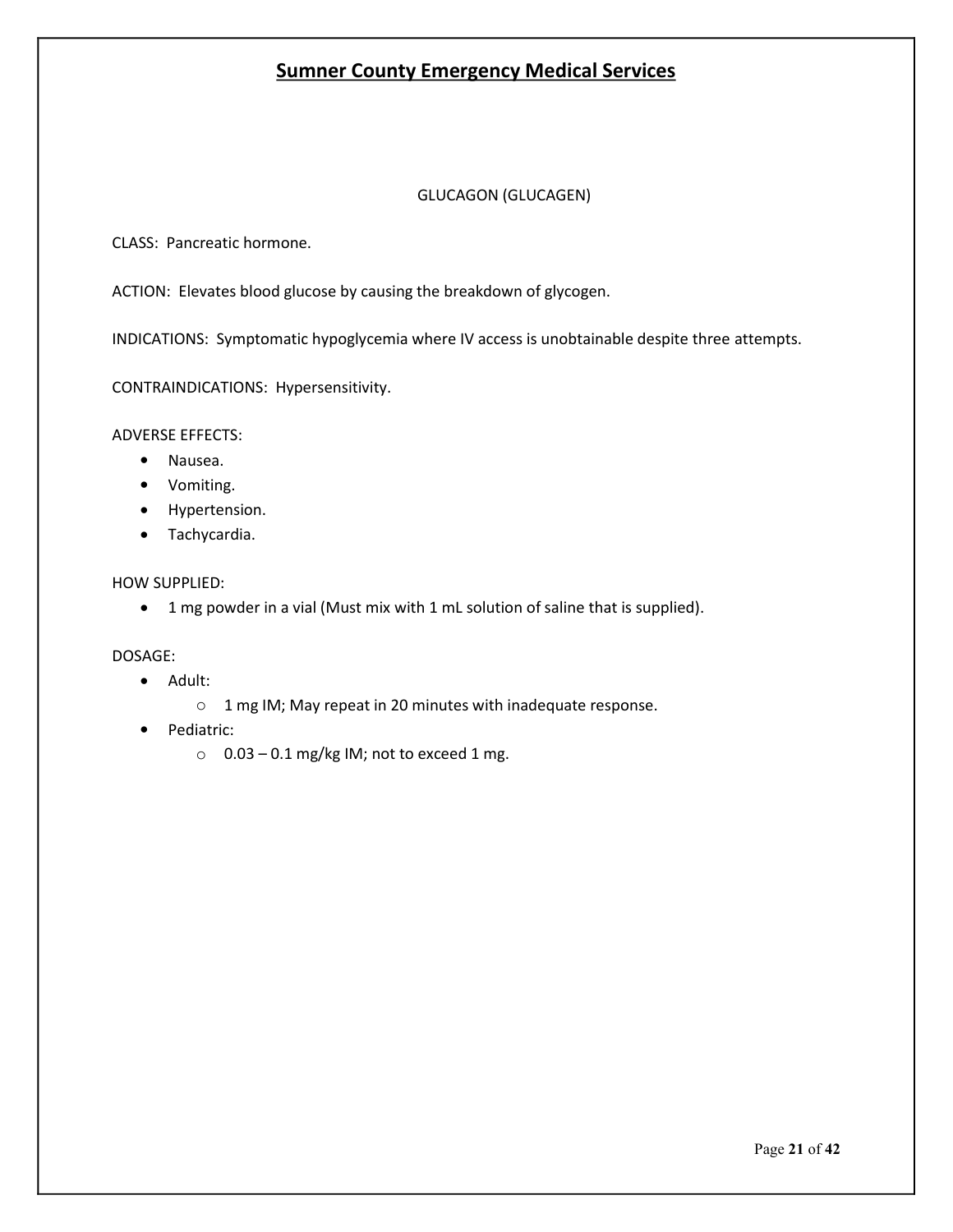#### KETAMINE (KETALAR)

CLASS: Dissociative anesthetic.

ACTION: Sedates and causes anesthesia for endotracheal intubation.

INDICATIONS: Facilitated and rapid sequence intubation.

CONTRAINDICATIONS:

- Hypertension.
- Tachy-arrhythmias.
- Acute coronary syndrome / MI.

#### ADVERSE EFFECTS:

- Abuse.
- Hallucinations.
- **•** Emergent reaction.
- Hypertension.
- Tachycardia.
- **•** Salivation.
- Laryngospasm.
- Tremors.
- Nystagmus.

#### HOW SUPPLIED:

- $\bullet$  500 mg / 5 ml vial
- *SPECIAL NOTE* optional concentrations of Ketamine on hand may be seen at 250 mg / 5 ml vial concentrations, pay special attention and be sure the concentration of drug coordinates with the concentrations listed on charts, etc.

- Adult:
	- o 1-2 mg/kg IV or IO for RSI.
	- o 20 mg in conjunction with Morphine, if Morphine alone does not work.
- Pediatric:
	- o 1-2 mg/kg IV or IO for RSI.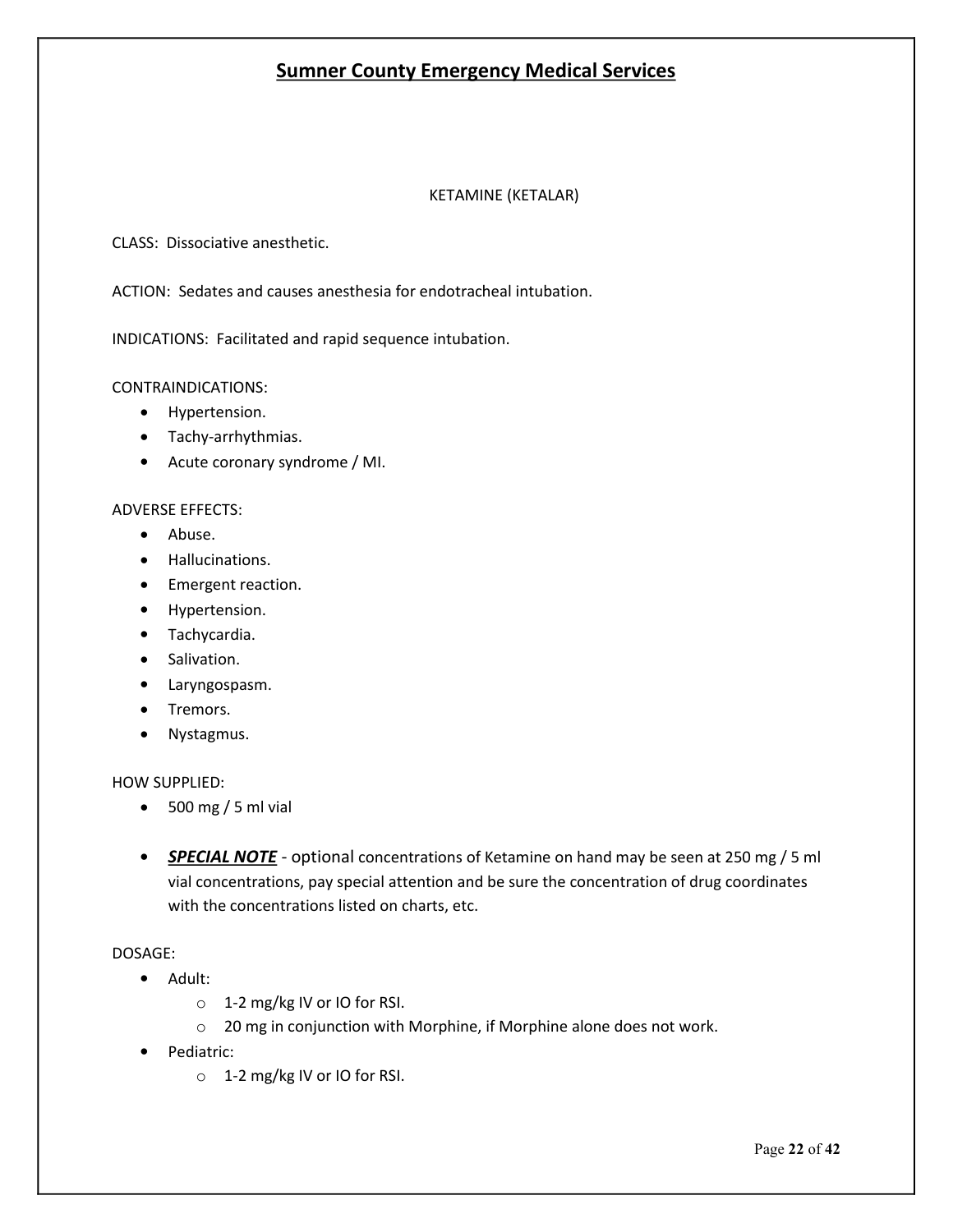#### KETOROLAC (TORADOL)

CLASS: Non-Steroidal Anti-Inflammatory Analgesic (NSAID)

ACTION: Reduces inflammatory response by blocking the action of cyclooxygenase, the enzyme responsible for prostaglandin production (COX-inhibitor).

INDICATIONS: Pain management of

- Isolated musculoskeletal injuries
- Kidney stones
- Back pain

#### CONTRAINDICATIONS:

- Anticoagulant use
- Recent gastrointestinal bleeding or peptic ulcer disease
- Increased risk of bleeding caused by hemophilia or other clotting disorders
- Asthma
- Hypersensitivity to NSAIDs
- Less than 16 years of age
- Major trauma or head injuries
- Chronic kidney disease
- Pregnant patient in third trimester or later (>28 weeks gestation)

#### ADVERSE EFFECTS:

- **•** Drowsiness
- Prolonged clotting time
- Anaphylaxis
- Asthma exacerbation

#### HOW SUPPLIED:

 $\bullet$  30 mg / 1 mL

- Adult:
	- o 30 mg IV or 60 mg IM (Give only half of adult dose if >60 years old)
- Pediatric:
	- o Not currently being used for pediatric patients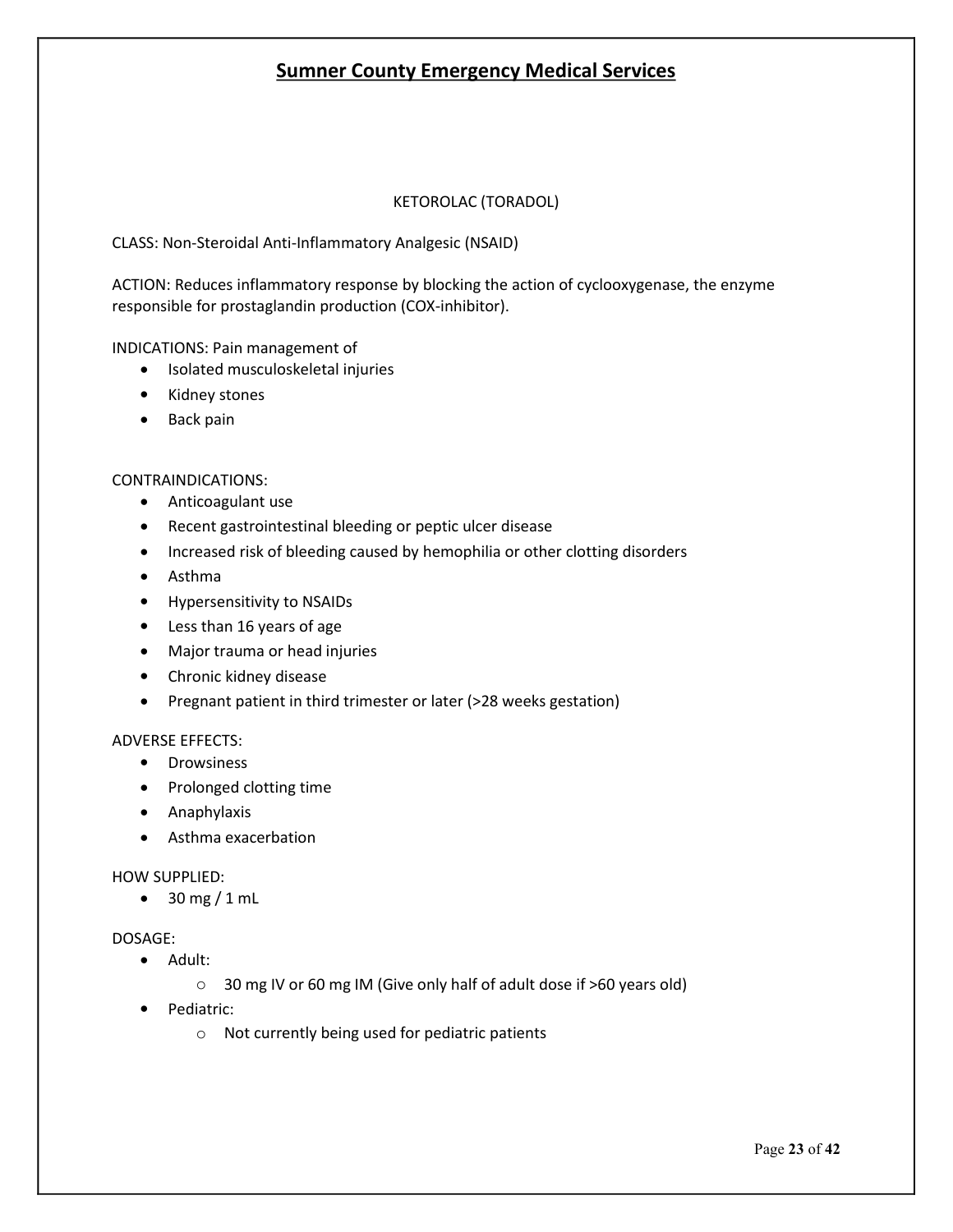#### LABETALOL

CLASS: Beta-Blocker.

ACTION: Alpha- and Beta-Adrenergic blocker.

INDICATIONS: To decrease blood pressure in hypertensive crisis, pre-eclampsia and transfers carrying post or during tPA infusions from hospital to hospital.

CONTRAINDICATIONS:

- Asthma.
- COPD.
- Cardiogenic shock.
- Uncompensated CHF.
- $\bullet$  2<sup>nd</sup> and 3<sup>rd</sup> degree heart blocks.

#### ADVERSE EFFECTS:

- Hypotension.
- Bradycardia.
- Severe bronchospasms.
- May decrease the effects of Beta-Adrenergic bronchodilators.

#### HOW SUPPLIED:

 $\bullet$  100 mg / 20 mL.

DOSAGE:

- Adult:
	- $\circ$  10 mg slow IVP for systolic over 200 or diastolic over 110 in Hypertensive Crisis patients. May repeat at 20 mg slow IVP every 10 minutes as needed.
	- o 10 mg slow IVP for systolic over 140 or diastolic over 90 in Pre-Eclamptic patients. May repeat at 20 mg slow IVP every 10 minutes as needed.
	- $\circ$  10 mg slow IVP for systolic over 180 or diastolic over 104 during acute ischemic stroke interfacility transfers during or after tPA administration. May repeat with another 10 mg slow IVP if no response after 10 minutes.
- Pediatrics:

Not currently using in pediatric patients.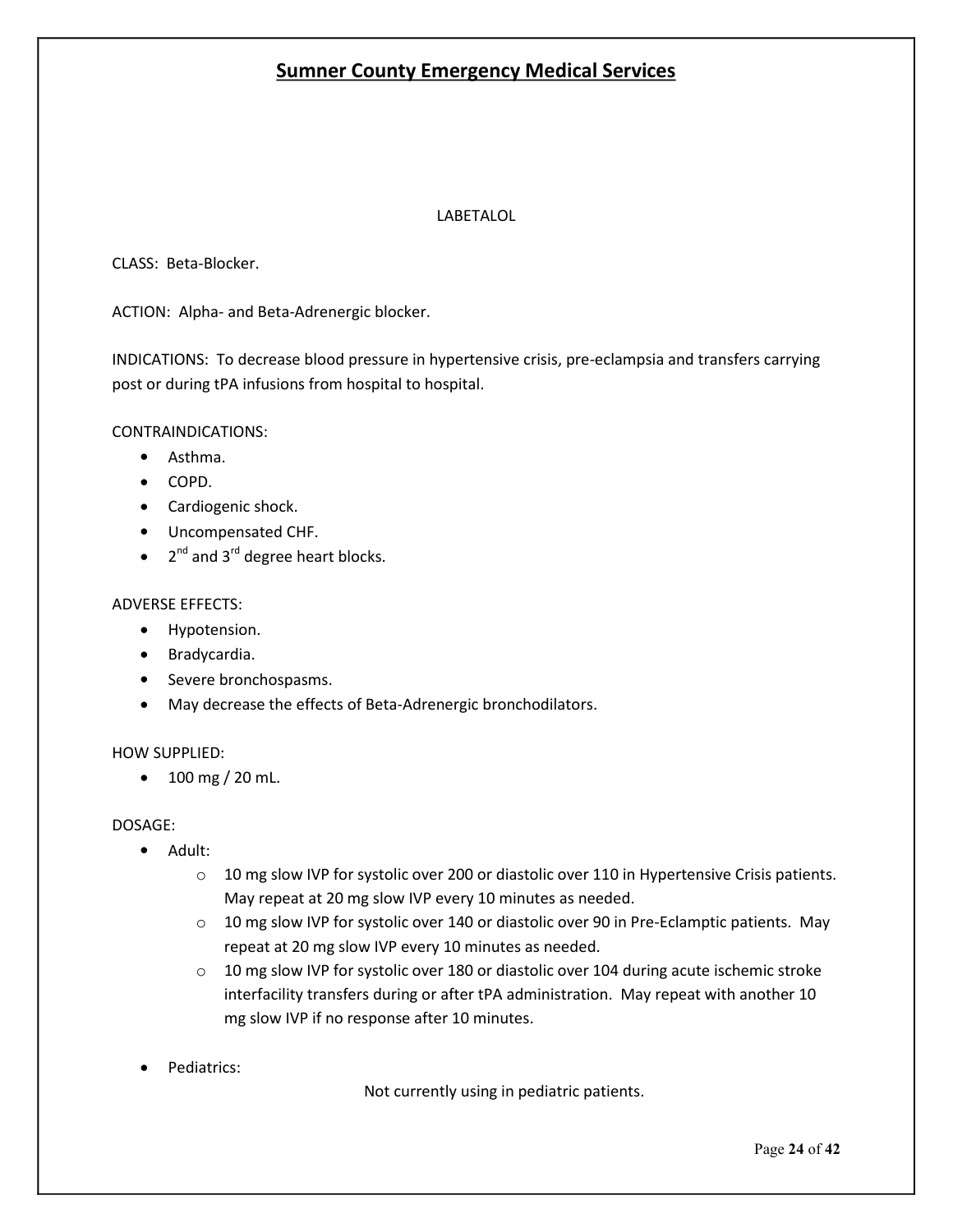#### LACTATED RINGER'S SOLUTION (LR)

CLASS: Isotonic Crystalloid Solution

ACTION: Replaces extracellular fluid by remaining in the vascular space

#### INDICATIONS:

- Fluid replacement in trauma patients
- **•** Hypovolemia
- Shock
- Sepsis
- Burn patients

#### CONTRAINDICATIONS:

- Hypersensitivity to sodium lactate
- Known alkalosis or risk for development of alkalosis
- Severe renal impairment
- Hypervolemia / Hypertension
- Concurrent administration of blood products
- Fluid replacement for patients with a traumatic brain injury or increased ICP (Use Normal Saline)

#### ADVERSE EFFECTS:

• Fluid overload

#### HOW SUPPLIED:

• 1,000 mL fluid bag

- Adult:
	- $\circ$  500 mL IV / IO bolus, repeated as needed until target blood pressure is achieved
	- o Sepsis: 30 mL / kg IV / IO bolus
- Pediatric:
	- o 20 mL / kg IV / IO bolus, may repeat as needed until target blood pressure is achieved (Minimum systolic blood pressure =  $\geq$ 70 + 2 x age in years.)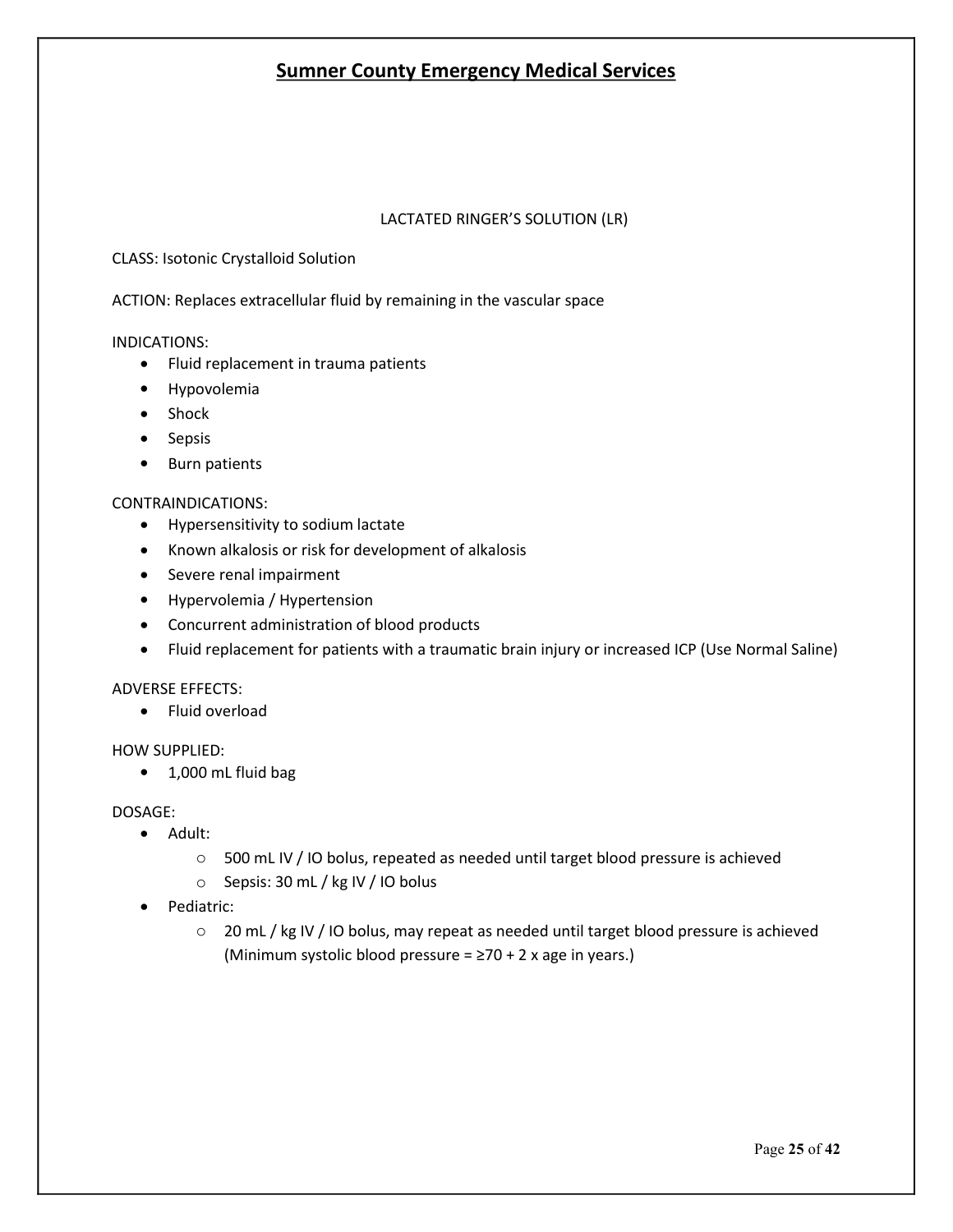#### LIDOCAINE (XYLOCAINE)

#### CLASS: Antiarrhythmic.

ACTION: Suppresses ventricular ectopy and increases V-Fib threshold.

#### INDICATIONS:

- PVC's.
- No longer used as premedication in suspected head injuries needing RSI, updated 2018

#### CONTRAINDICATIONS:

- Heartblocks.
- PVC's in bradycardia.

#### ADVERSE EFFECTS:

- Dizziness.
- Confusion.
- Widening of the QRS.
- Anxiety.
- Seizures.

#### HOW SUPPLIED:

 $\bullet$  100 mg / 5 mL (20 mg/mL).

- Adult:
	- o 1.5 mg/kg IV or IO bolus to a maximum of 3 mg/kg.
	- o Drip: 2-4 mg/min and titrate to effect.
	- o Premedication for RSI: 1.5 mg/kg IV or IO.
- Pediatric:
	- o Premedication for RSI: 1 mg/kg IV or IO.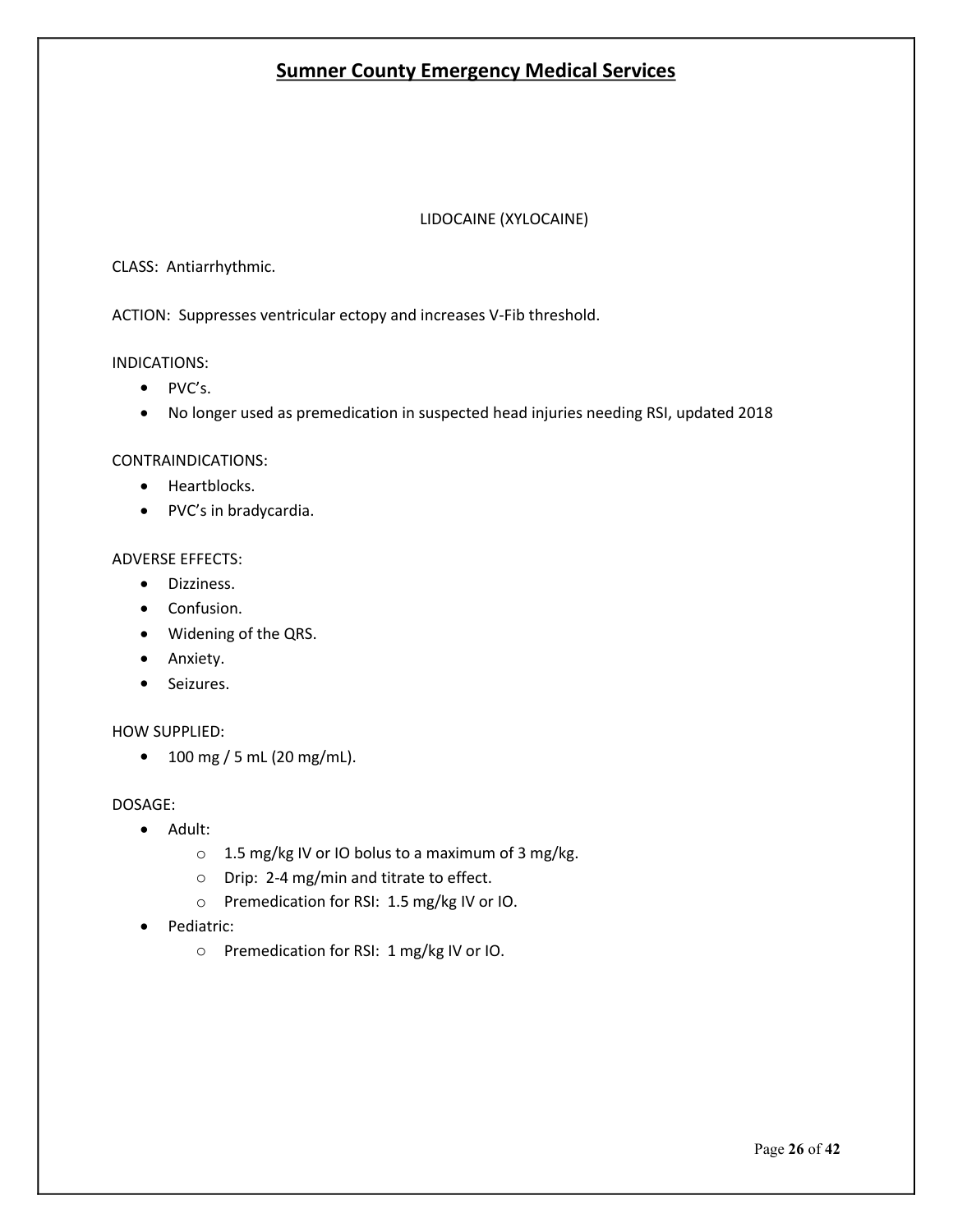# **LIDOCAINE DRIP PREPARATION AND INFUSION**

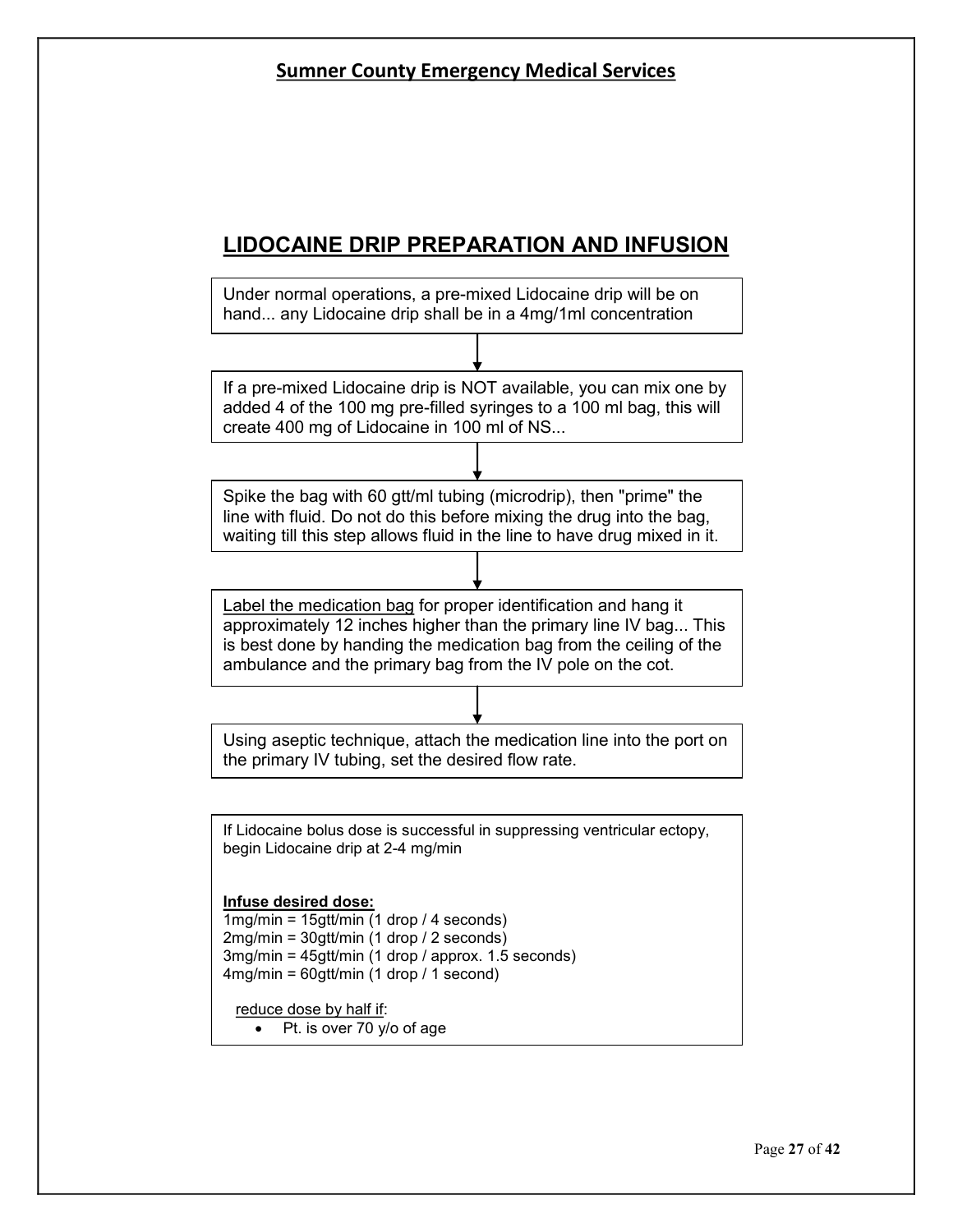#### MAGNESIUM SULFATE

#### CLASS: Antiarrhythmic.

ACTION: Bronchodilator and anti-arrhythmic.

#### INDICATIONS:

- Respiratory distress (after Albuterol administration).
- Torsades.
- **•** Eclampsia.

#### CONTRAINDICATIONS:

• Heartblocks.

#### ADVERSE EFFECTS:

- Respiratory depression.
- Hypotension.
- Sweating.

#### HOW SUPPLIED:

 $\bullet$  5 grams / 10 mL.

- Adult:
	- $\circ$  Respiratory: 2 grams (4 mL) mixed in a 150 mL bag of normal saline and infuse over 10 minutes.
	- o Pregnancy Seizure: If the patient is >20 weeks pregnant or 2 weeks post delivery, 4 grams (8 mL) mixed in a 150 mL bag of normal saline and infuse over 20 minutes (This can be used in conjunction with versed and Labetalol.
	- o Torsades: 2 grams IV or IO.
- Pediatric:
	- o 20 mg/kg (maximum 2 grams) to be mixed in 150 mL bag of normal saline infused over 10 minutes.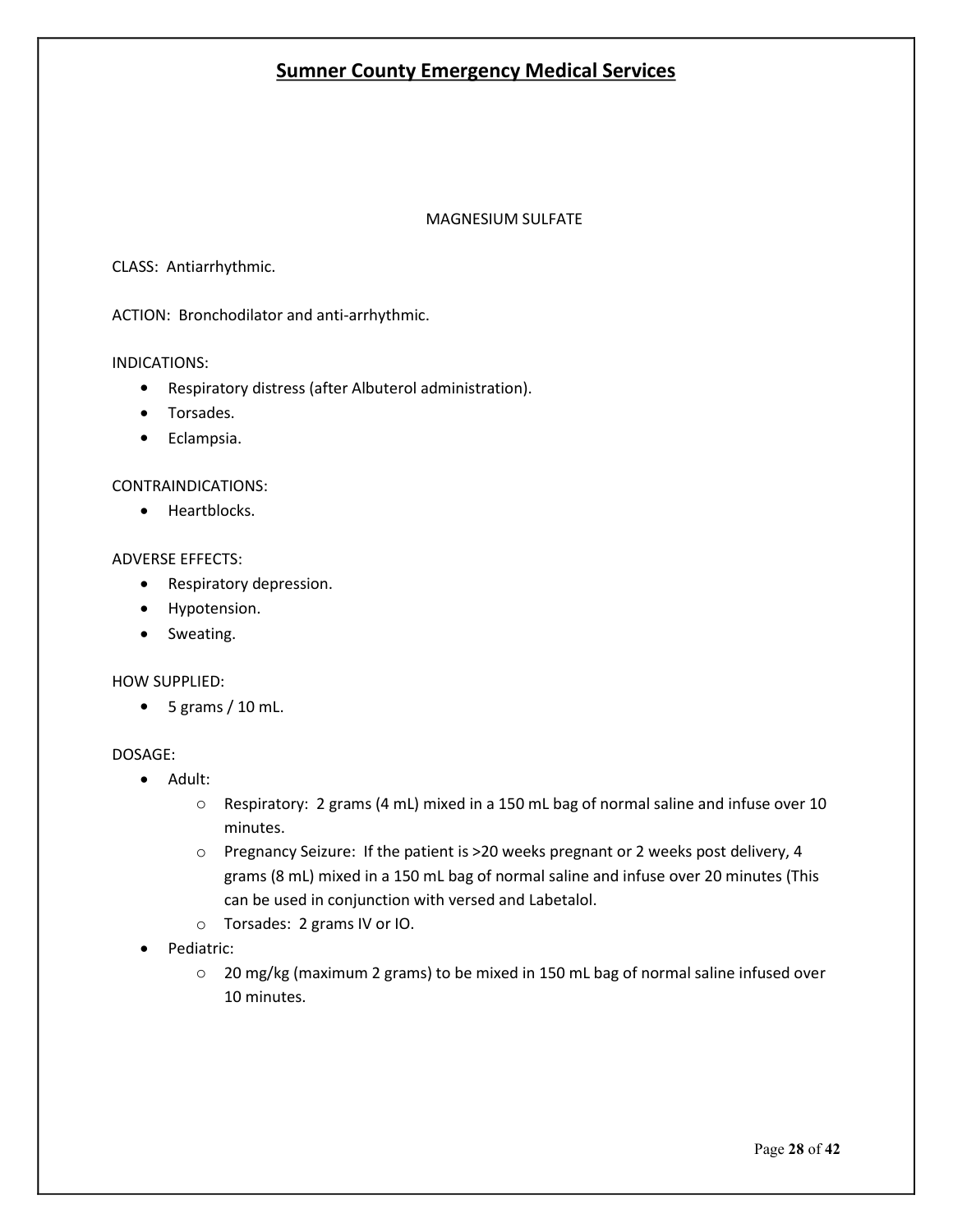## **MAGNESIUM SULFATE DRIP PREPARATION AND INFUSION**

Withdraw the desired amount of drug in milliliter (mL) volume from the vial... (2 grams = 4 ml... 4 grams = 8 ml from vial)

Inject the drug from the vial into a 100 ml bag of Normal Saline...(this will actually give 102-104 ml of volume, which we will round to 100 ml...)

Spike the bag with 10 gtt/ml tubing (macrodrip), then "prime" the line with fluid. Do not do this before mixing the drug into the bag, waiting till this step allows fluid in the line to have drug mixed in it.

Label the medication bag for proper identification and hang it approximately 12 inches higher than the primary line IV bag... This is best done by handing the medication bag from the ceiling of the ambulance and the primary bag from the IV pole on the cot.

Using aseptic technique, attach the medication line into the port on the primary IV tubing, set the desired flow rate. If you are infusing 100 ml using 10 gtt/ml tubing, you want to see 1.5-2 drops per second falling into the drip chamber...this will safely give the drug.

#### Reality Check:

- The emphasis is **SAFE**, yet **effective** and **efficient** administration of the medication. If the drug goes in slightly less than or longer than the desired 10 minute infusion time, it is still safe.
- You can use 60 gtt/ml tubing, however using 10 gtt/ml makes it easier to see the drip rate due to the short infusion time of 10 minutes
- Once you calculate gtts/min, divide that by 60 to get actual drops per second you will see in the chamber.
- You can also consider using a dial-a-flow extension set, or use the formula below to calculate drip rates.

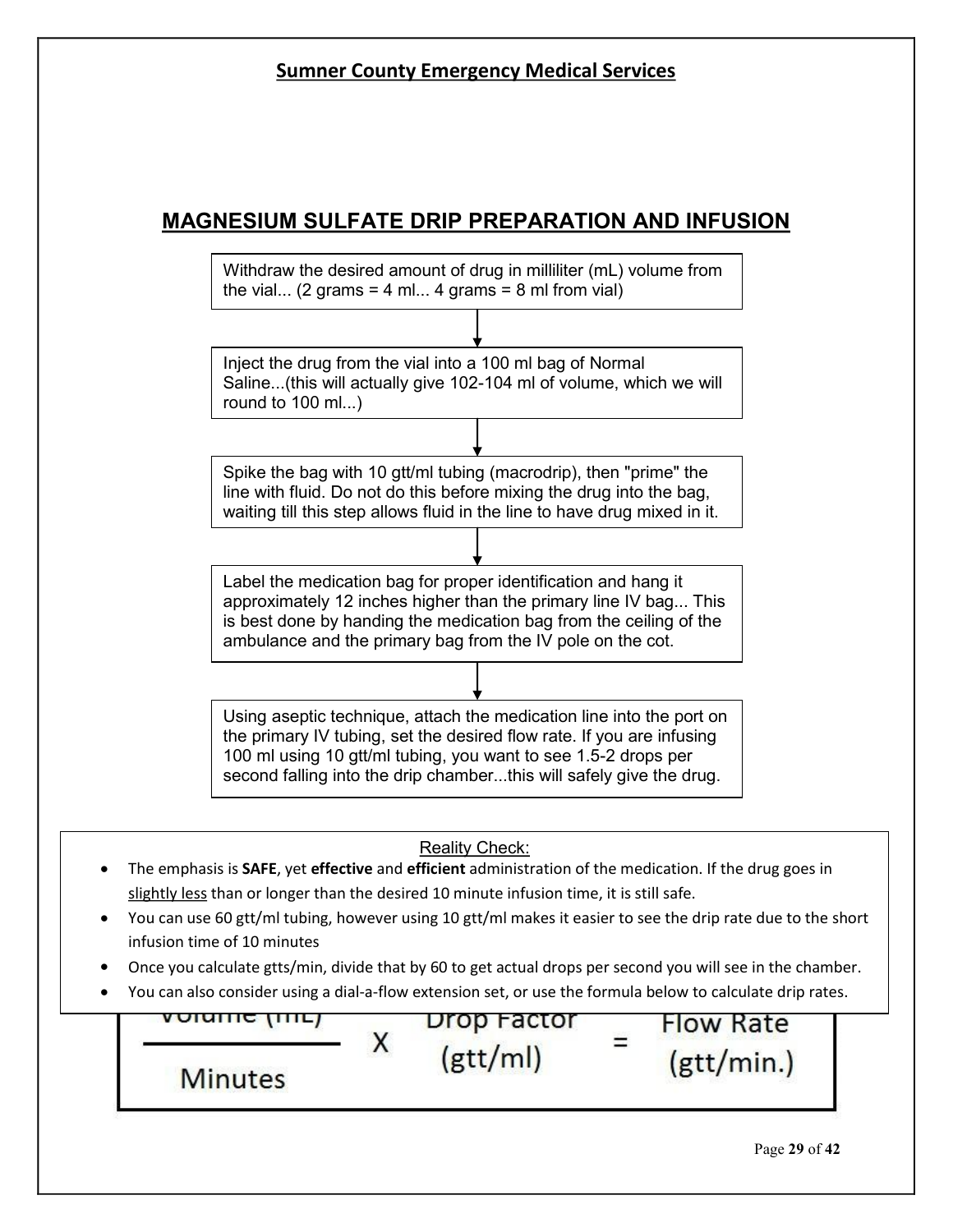#### MORPHINE

CLASS: Narcotic (Opioid) analgesic.

ACTION: CNS depressant and decreases pain response.

#### INDICATIONS:

- Chest pain after NTG administration.
- Pulmonary edema.
- Pain from burns or fractures.

#### CONTRAINDICATIONS:

- **•** Hypersensitivity.
- Head injury.
- Abdominal pain.

#### ADVERSE EFFECTS:

- Dizziness.
- Altered LOC.
- Hypotension.
- Respiratory depression.

#### HOW SUPPLIED:

 $\bullet$  10 mg/mL

- Adult:
	- o Chest Pain: 2 mg IV and titrate to effect in 2 mg increments.
	- o CHF: 2 mg IV and titrate to effect in 2 mg increments.
	- o Burns & Fractures: 0.05-0.1 mg/kg IV / IO / IM; May repeat once if needed.
- Pediatric:
	- o 0.05 mg/kg IV or IO; May repeat once if needed.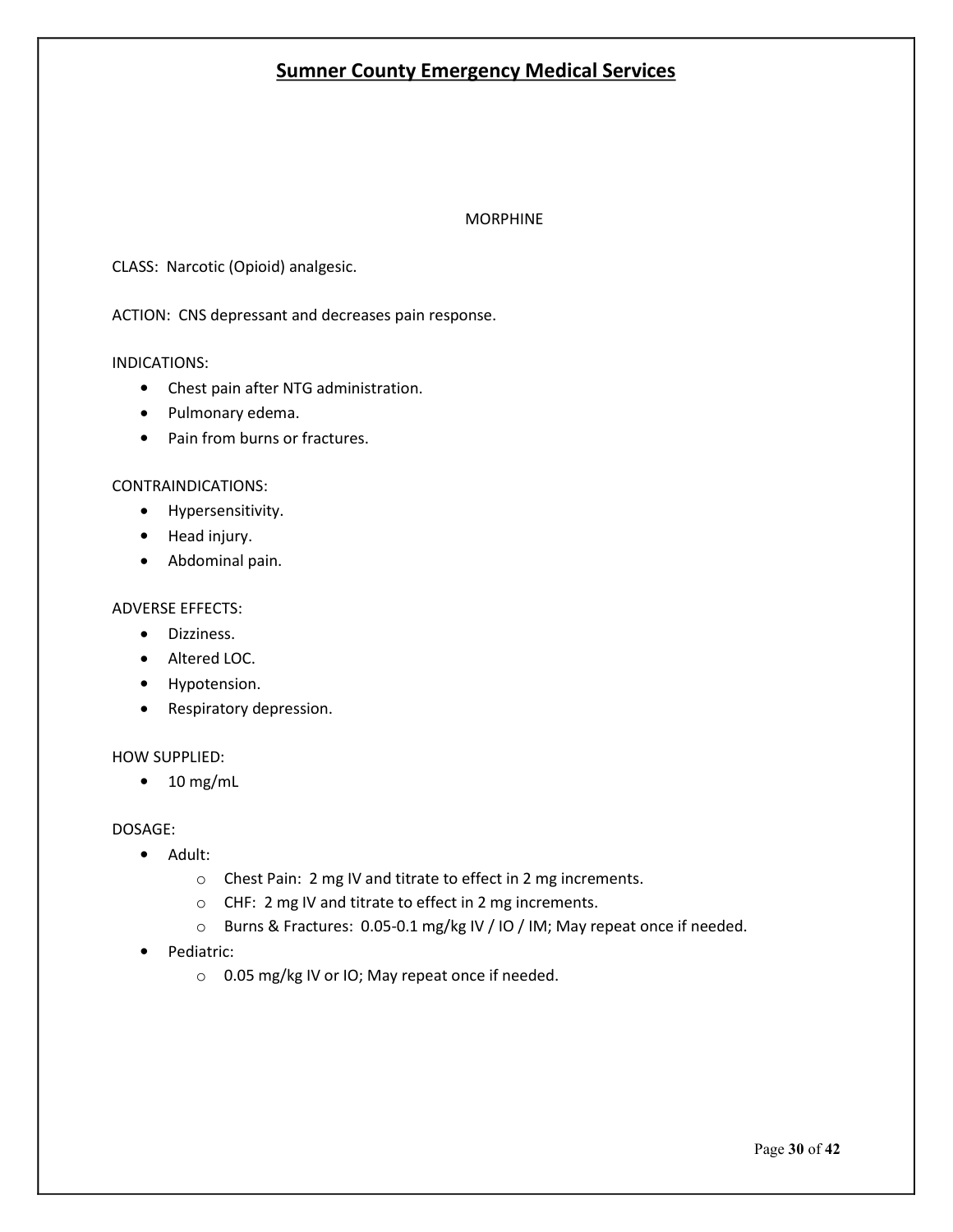#### NALOXONE (NARCAN)

CLASS: Narcotic antagonist.

ACTION: Reverses the effects of opioid overdose.

INDICATIONS: Opioid overdose and coma of unknown origin.

CONTRAINDICATIONS: Hypersensitivity.

ADVERSE EFFECTS: Withdrawal effects (short acting).

HOW SUPPLIED:

- Adult:
	- $\circ$  2 mg / 2 mL (1 mg/mL).
- Pediatric:
	- o 0.4 mg/mL (0.4 mg/mL).

- Adult:
	- $\circ$  0.5-4 mg IV or IM.
- Pediatric:
	- o 0.01-0.1 mg/kg IV or IM of a 0.4 mg/mL solution.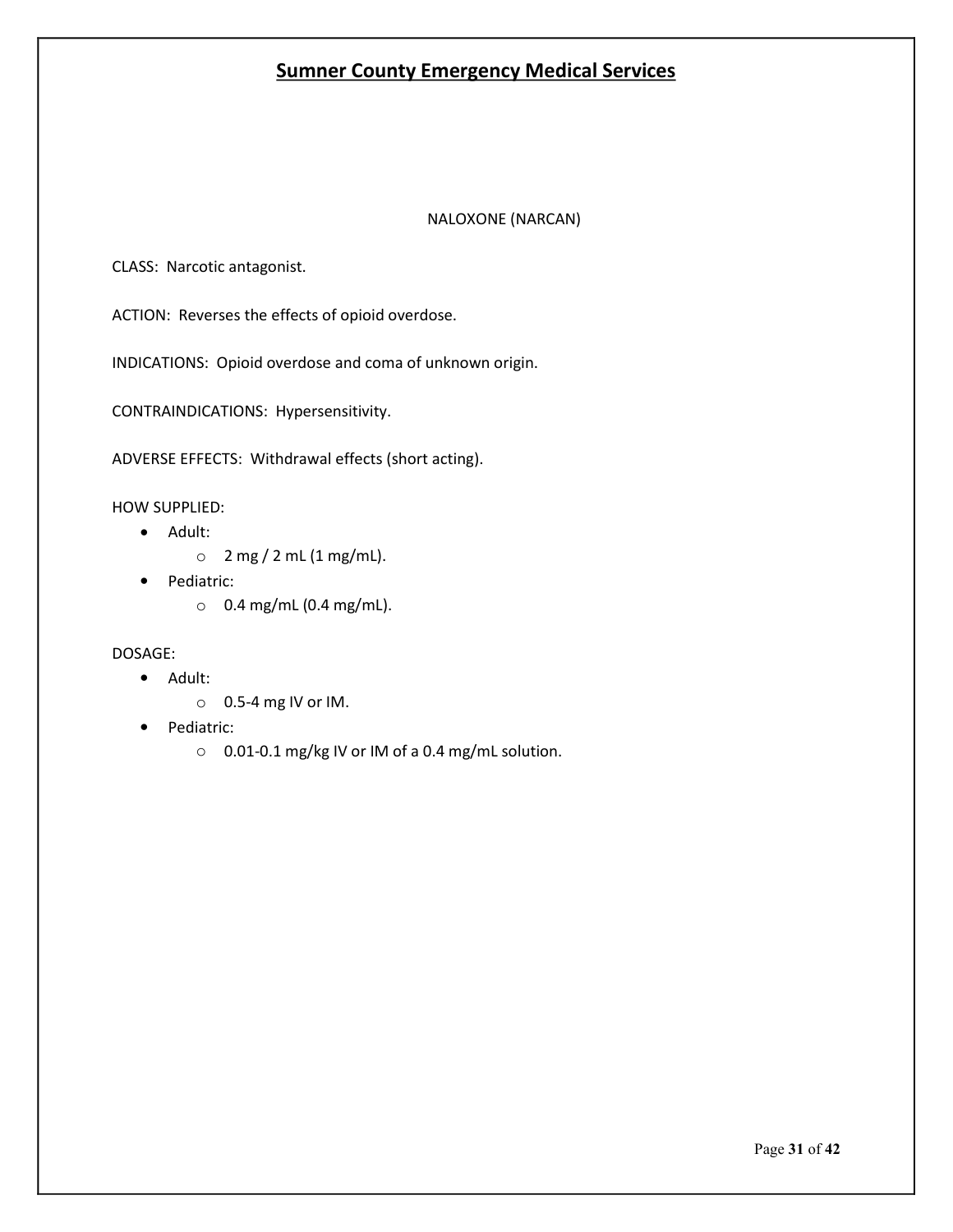#### NITROGLYCERIN (NITROSTAT)

CLASS: Antianginal.

ACTION: Dilates the coronary arteries and systemic arteries.

INDICATIONS: Chest pain.

#### CONTRAINDICATIONS:

- Children <12 years old.
- **•** Hypotension.
- Viagra use within 12 hours.
- Levitra use within 24 hours.
- Cialis use within 48 hours.

#### ADVERSE EFFECTS:

- Headache.
- **•** Dizziness.
- Hypotension.

#### DOSAGE:

- Adult:
	- $\circ$  0.4 mg sublingual; May repeat 3 times if needed every 5 minutes to a maximum of 3 doses.
- Pediatrics:
	- o Not indicated.

NOTE: May be given 1 time without an IV established.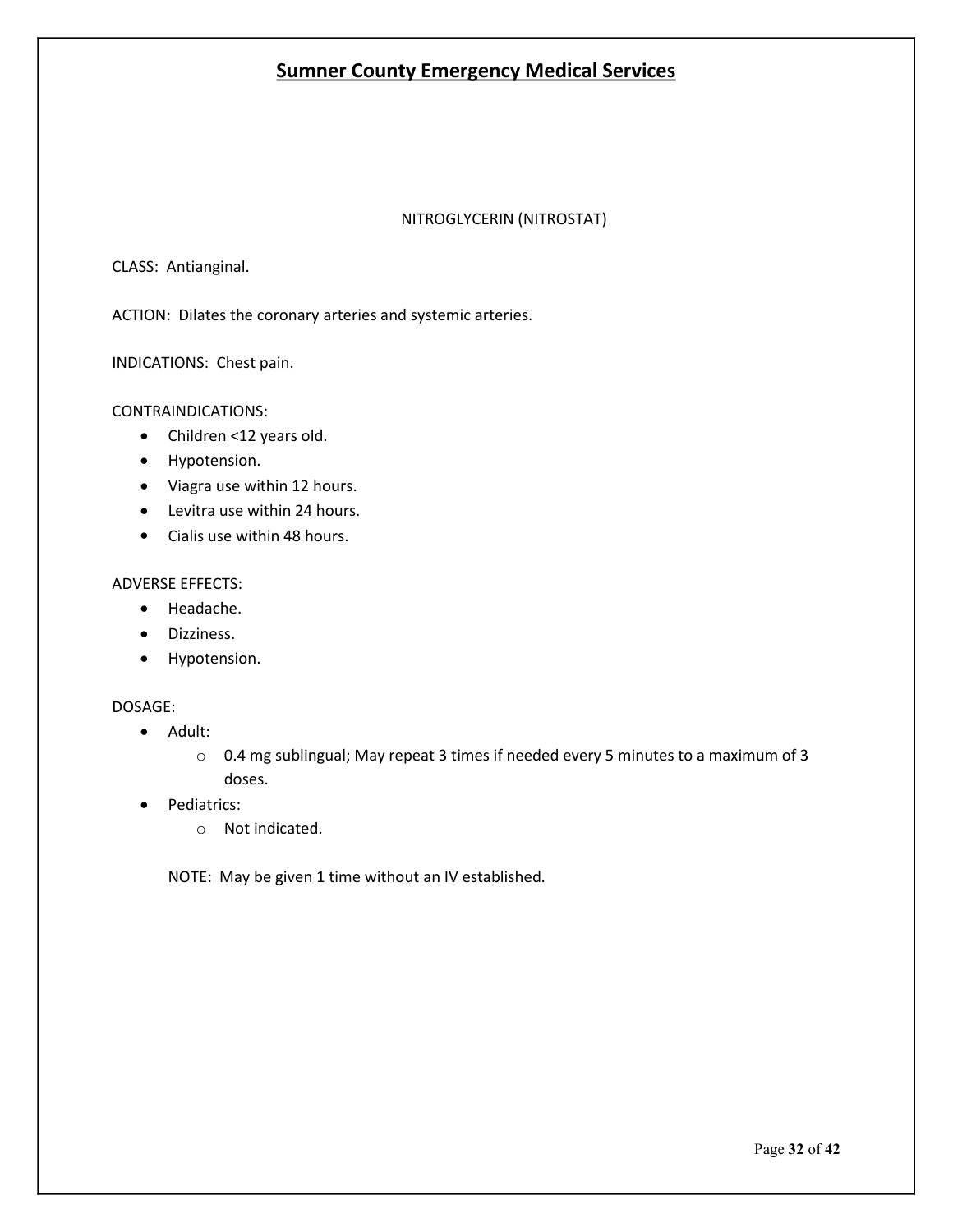#### ROCURONIUM (ZEMURON)

CLASS: Paralytic

ACTION: Non-depolarizing muscle relaxant.

INDICATIONS: To facilitate ventilations in a patient with a secured airway with an endotracheal tube and position is confirmed.

#### CONTRAINDICATIONS:

- Airway which is not absolutely secured.
- Malignant hyperthermia.

#### ADVERSE EFFECTS:

- Hypotension.
- Tachycardia.

#### HOW SUPPLIED:

• 100 mg/10 mL's (10 mg/mL).

- Adult:
	- o 50 mg IV or IO.
- Pediatric:
	- o 0.6-1.2 mg/kg IV or IO.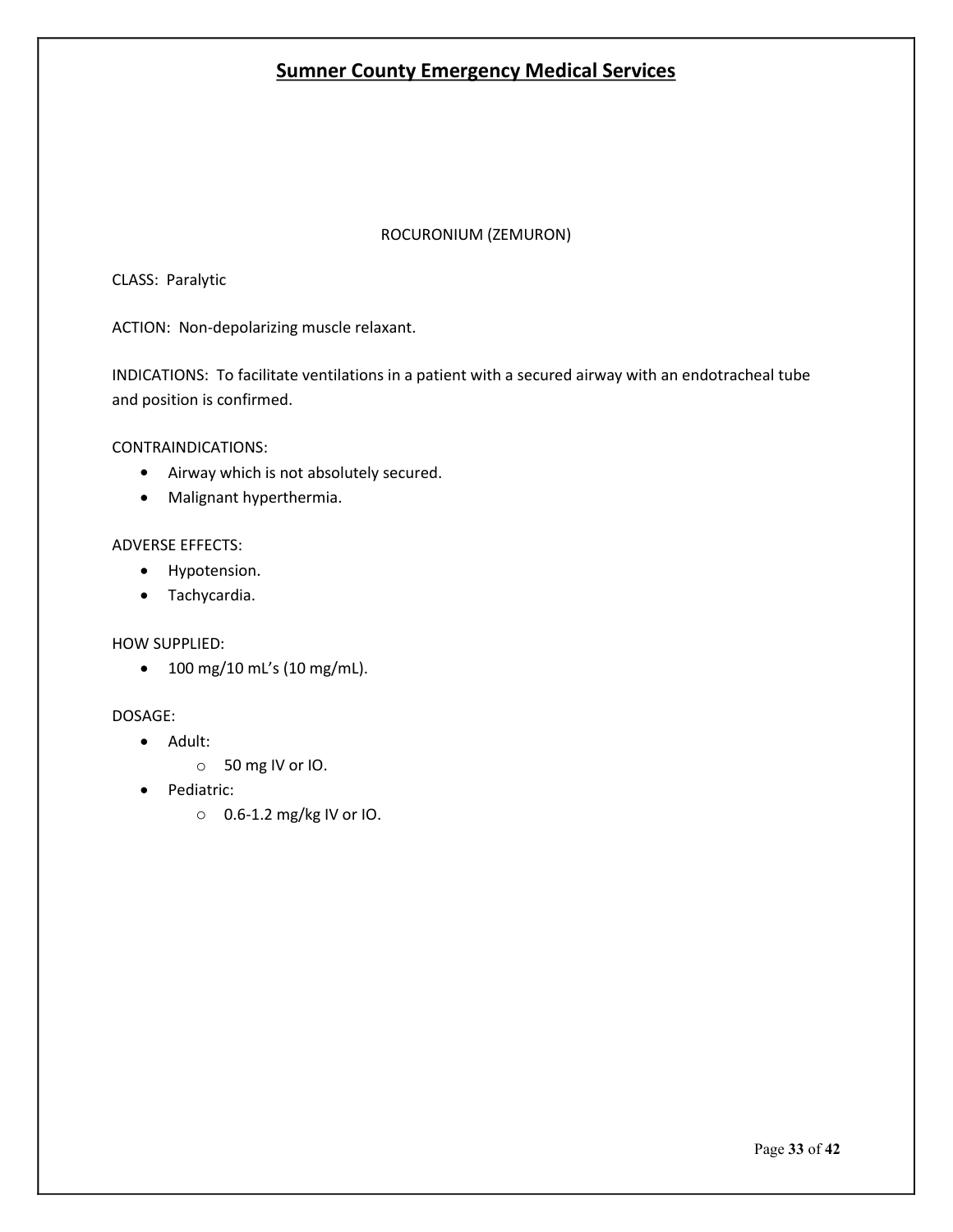#### SODIUM BICARBONATE

#### CLASS: Alkalinizing agent.

ACTION: Combines with acids to form a weaker acid to lower pH.

#### INDICATIONS:

- Tricyclic overdose.
- Known metabolic acidosis.
	- o Sepsis.
	- o Coded dialysis patients.
	- o Diabetic Ketoacidosis (DKA).

#### CONTRAINDICATIONS: Alkalotic state.

#### ADVERSE EFFECTS:

- Alkalosis.
- Deactivates catecholomines.

#### HOW SUPPLIED:

- Adult:
	- o 50 mEq / 50 mL (1 mEq/mL) of an 8.4% solution.
- Pediatric:
	- $\circ$  5 mEq / 10 mL (0.5 mEq/mL) of a 4.2% solution.

- Adult:
	- o 1 mEq/kg of an 8.4% solution.
- Pediatric:
	- o 1 mEq/kg of a 4.2% solution.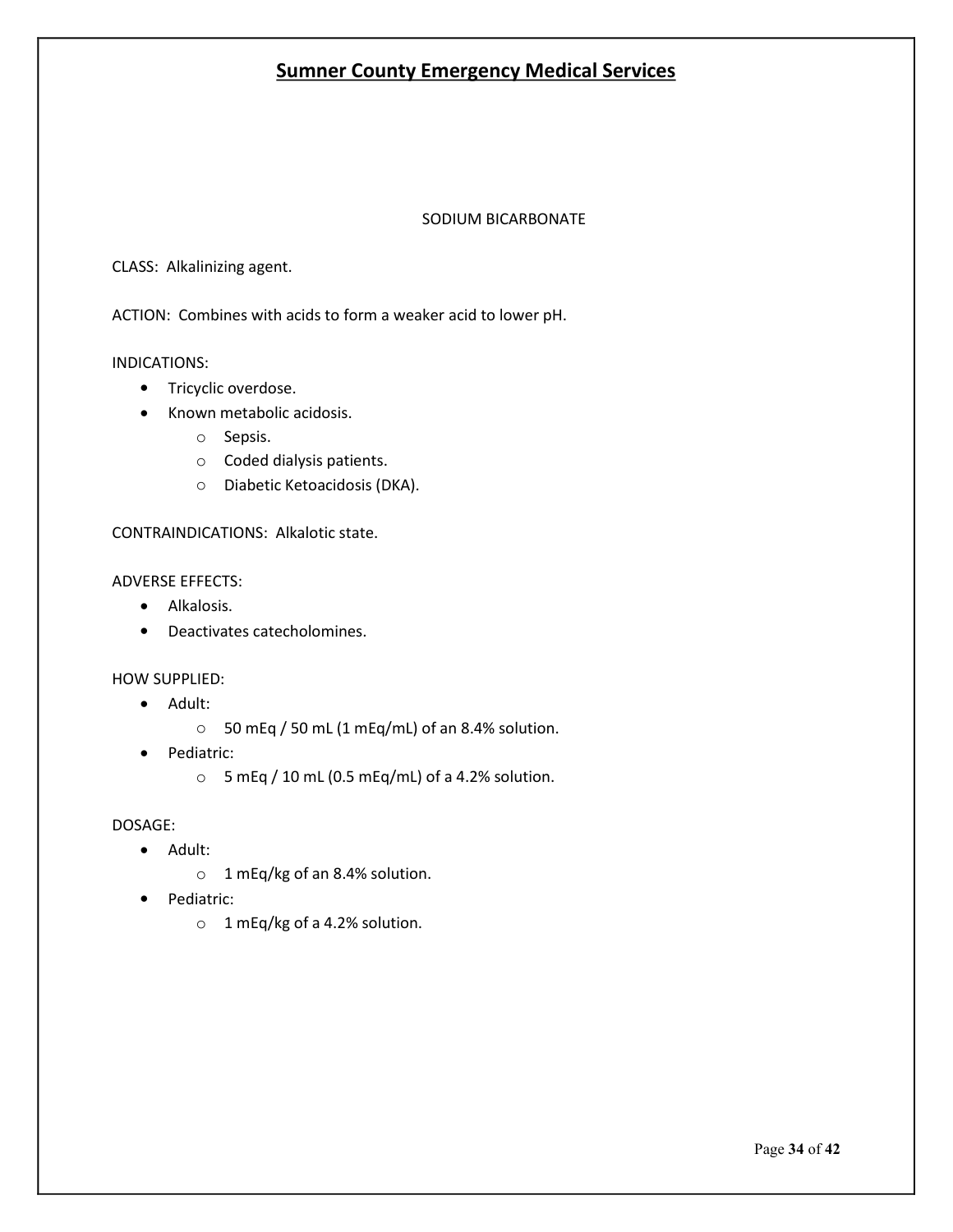#### SODIUM CHLORIDE 0.9% SOLUTION (NORMAL SALINE)

#### CLASS: Isotonic Crystalloid Solution

ACTION: Replaces extracellular fluid by remaining in vascular space

#### INDICATIONS:

- Hypovolemia / Fluid resuscitation
- Traumatic injuries with suspected traumatic brain injury or increased intracranial pressure

#### CONTRAINDICATIONS:

- Severe renal impairment
- Hypervolemia / Severe hypertension
- Acute presentation of congestive heart failure

#### ADVERSE EFFECTS:

- Fluid overload
- Dilutional coagulopathy

#### HOW SUPPLIED:

500 mL fluid bag

- Adult:
	- $\circ$  500 mL IV / IO bolus, repeated as needed until target blood pressure is achieved
	- o Sepsis: 30 mL / kg IV / IO bolus
- Pediatric:
	- $\circ$  20 mL / kg IV / IO bolus, may repeat as needed until target blood pressure is achieved (Minimum systolic blood pressure =  $\geq$ 70 + 2 x age in years.)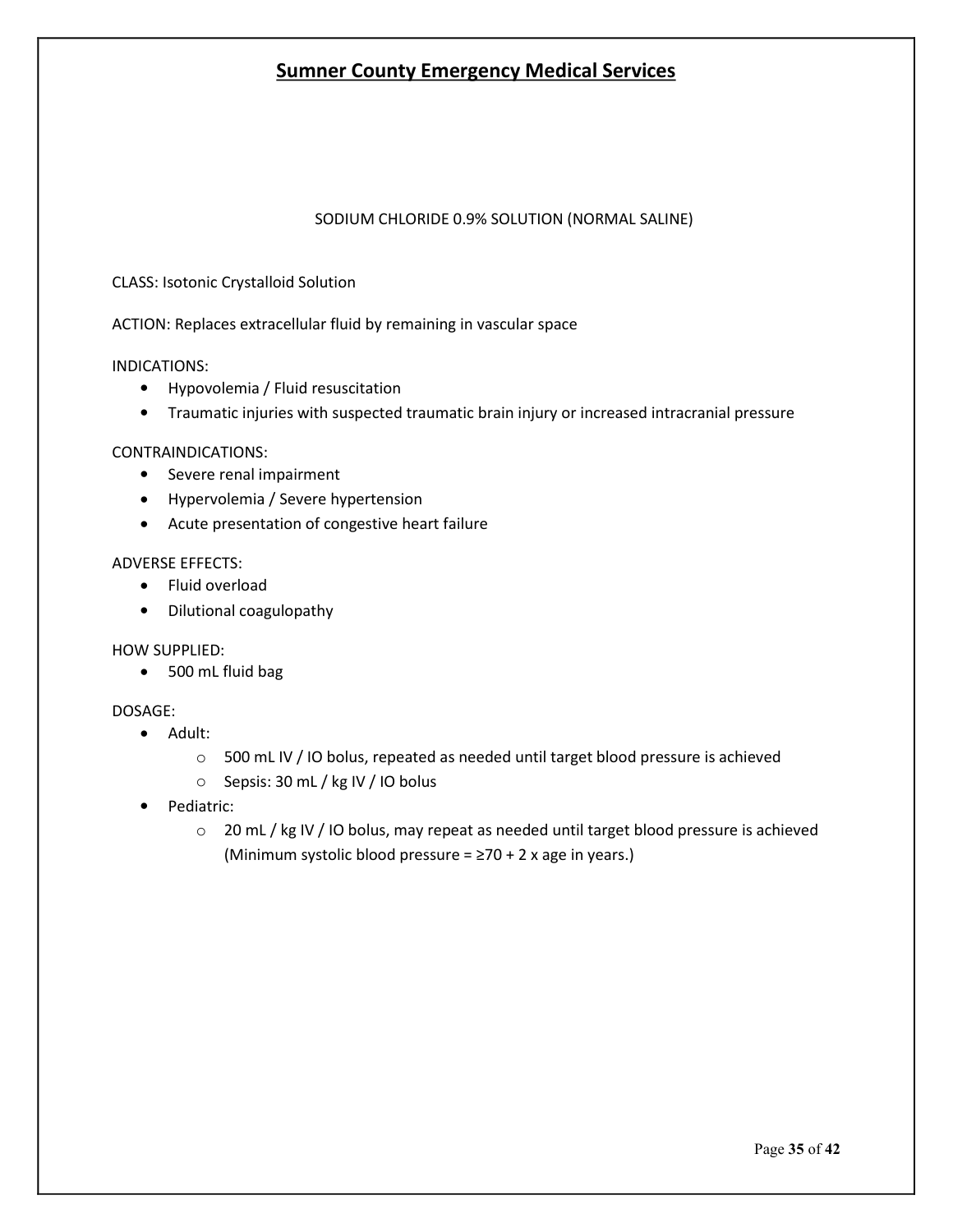#### SOLU-MEDROL (METHYLPREDNISOLONE)

CLASS: Corticosteroid.

ACTION: Anti-inflammatory.

INDICATIONS: Allergic reactions and Asthma.

CONTRAINDICATIONS: Hypersensitivity.

ADVERSE EFFECTS:

- Hypertension.
- Nausea.

#### HOW SUPPLIED:

 $\bullet$  125 mg / 2 mL (62.5 mg/mL).

- Adult:
	- o 125 mg IV or IM.
- Pediatric:
	- o 1 mg/kg IV or IM with a maximum of 125 mg.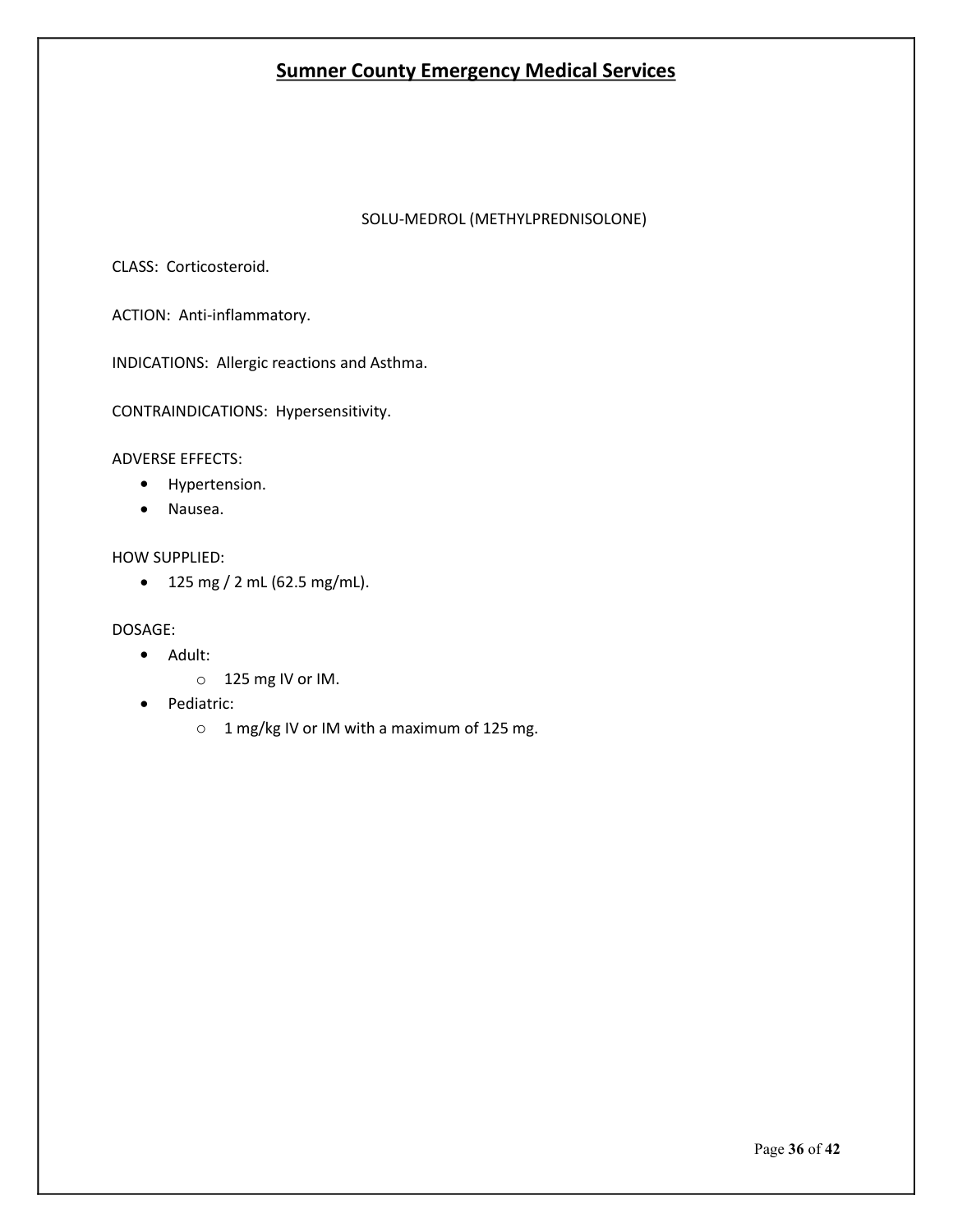#### SUCCINYLCHOLINE (ANECTINE)

CLASS: Paralytic.

ACTION: Depolarizing muscle relaxant.

INDICATIONS: To facilitate endotracheal intubation.

CONTRAINDICATIONS:

- Hyperkalemia.
- Renal failure.
- Penetrating eye injuries.
- Massive crush injuries.
- Burns greater than 8 hours old.
- Spinal cord injury greater than 24 hours old.
- Neuromuscular disease.
- Organophosphate poisoning.
- Malignant hyperthermia.

#### ADVERSE EFFECTS:

- Hyperkalemia.
- Cardiac arrhythmias.
- Increased intraocular pressure.

#### HOW SUPPLIED:

 $\bullet$  200 mg / 10 mL (20 mg/mL).

#### DOSAGE:

- Adult:
	- $\circ$  1 mg/kg IV.
- Pediatric:
	- $\circ$  1.5 mg/kg IV.

NOTE: Be prepared to place a PtL or King airway, if endotracheal intubation is unsuccessful after 2 attempts.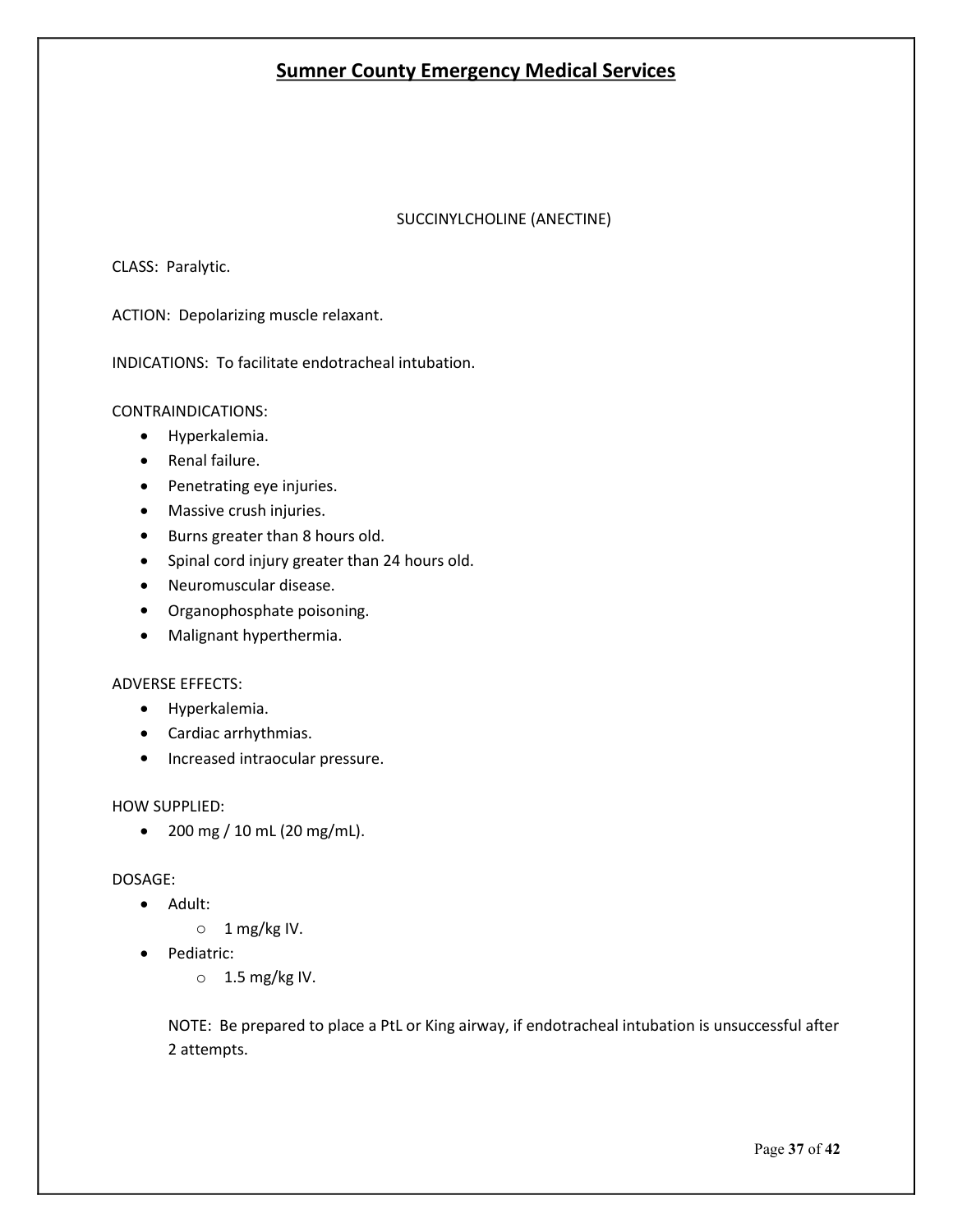THIAMINE (VITAMIN B<sub>1</sub>)

CLASS: Vitamin.

ACTION: Allows the breakdown of glucose.

INDICATIONS:

- Coma of unknown origin.
- Alcoholism.
- Delirium tremens.

CONTRAINDICATIONS: None.

ADVERSE EFFECTS: Anaphylaxis when given IV (Rare).

HOW SUPPLIED:

 $\bullet$  200 mg / 2 mL (100 mg/mL).

- Adult:
	- o 100 mg IV.
- Pediatric:
	- o Not indicated.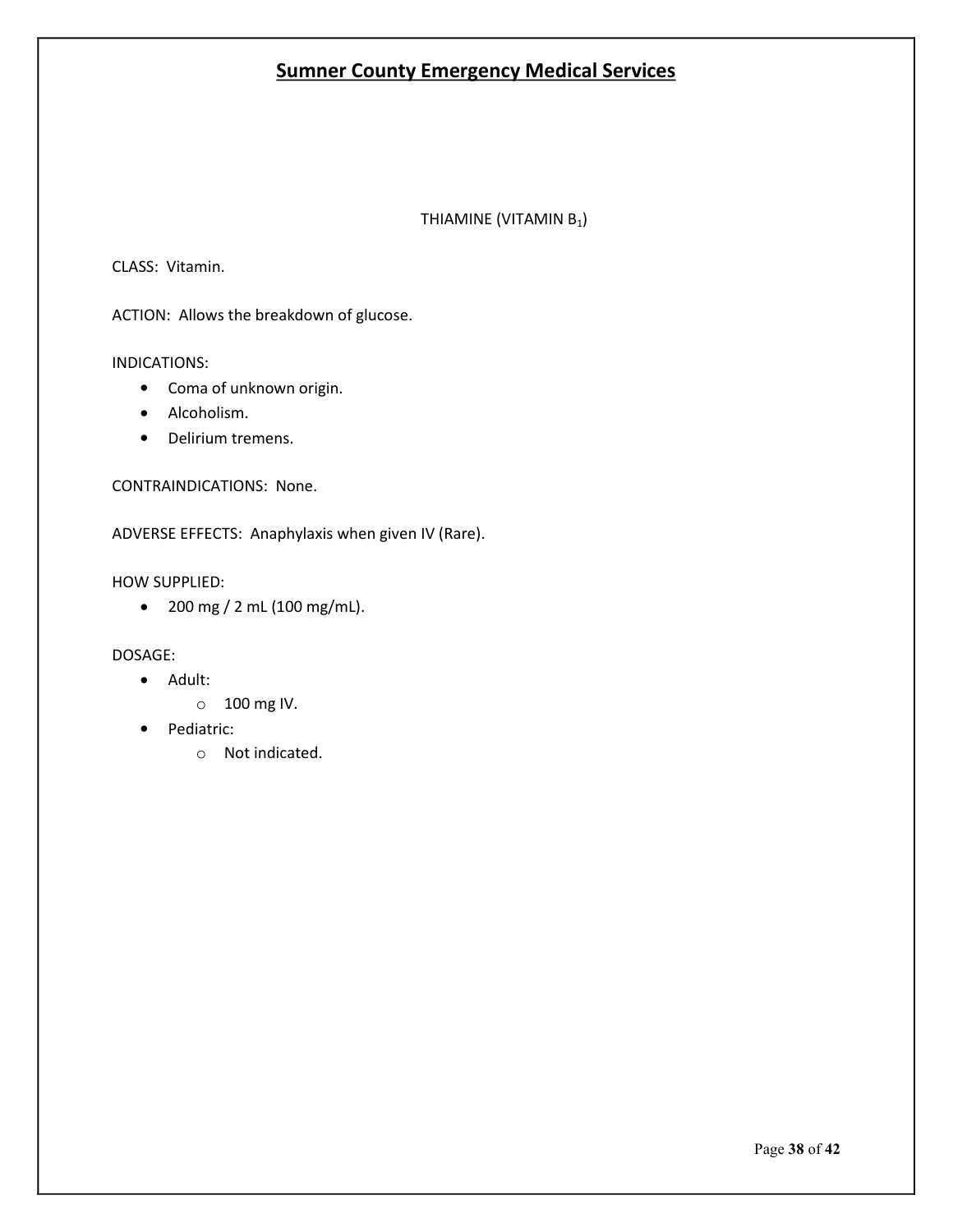#### TRANEXAMIC ACID (TXA)

#### CLASS:

Antifibrinolytic Agent

#### ACTION:

Tranexamic acid inhibits plasmin and reduces clot breakdown.

#### INDICATIONS:

• To be administered in Adult patients only, who have signs of shock from suspected blood loss in severe / multisystem trauma.

#### CONTRAINDICATIONS:

- Isolated head injuries
- Not given if it has been longer than 3 hours since time of injury (onset)

#### ADVERSE EFFECTS:

• This drug may increase the potential for blood clots, however in situations of injury threatening death due to blood loss, that risk is outweighed by benefits of reducing clot breakdown.

#### HOW SUPPLIED:

1 gram of drug suspended in a 10 ml vial (100 mg / 1 ml)

- Loading dose: 1 gram (all 10 ml from the vial mixed in 100 ml bag) given over 10 minutes slow IV/IO infusion
- Maintenance dose: 1 gram given over 8 hours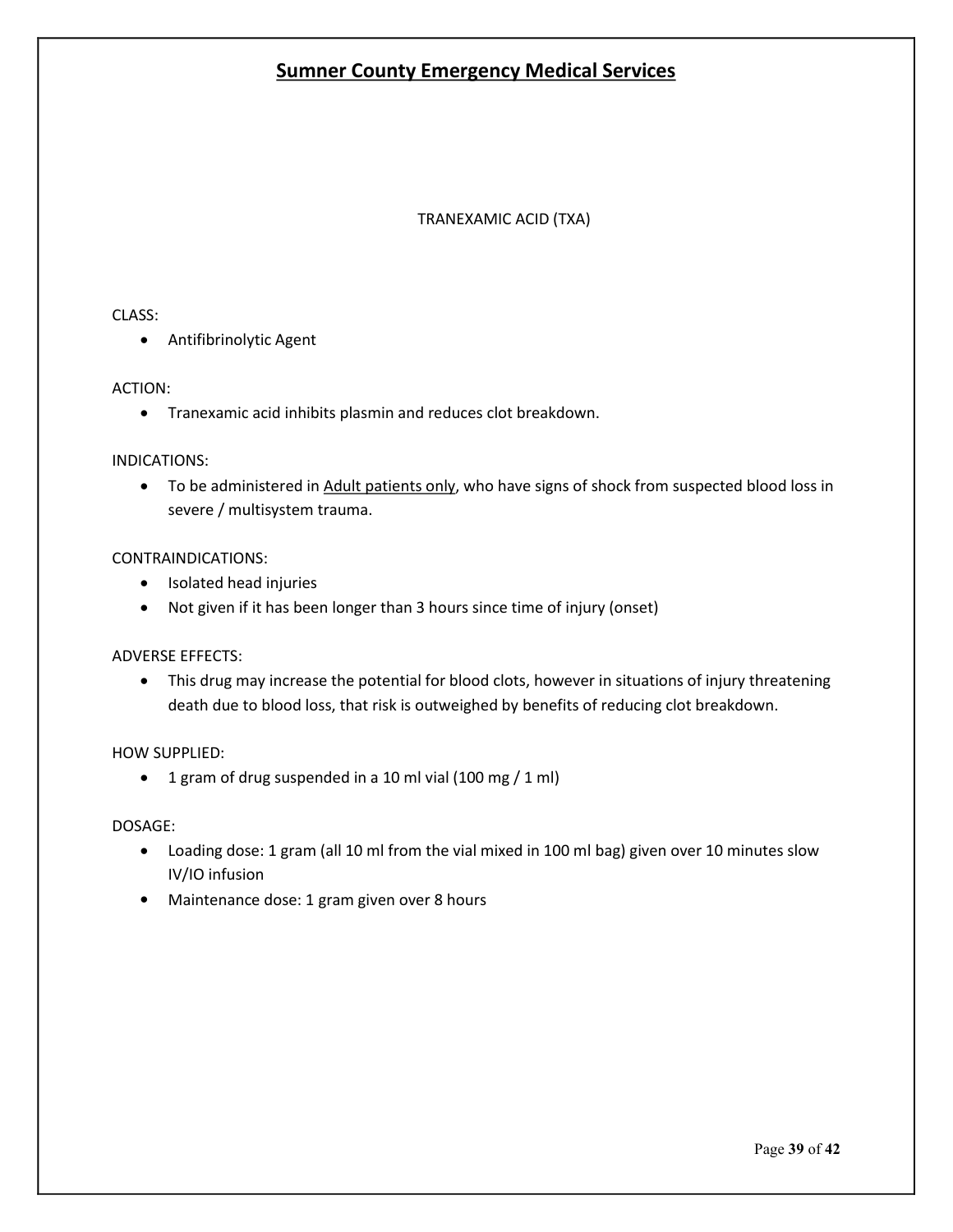#### VECURONIUM (ZEMERON)

CLASS: Paralytic

ACTION: Non-depolarizing muscle relaxant.

INDICATIONS: To facilitate ventilations in a patient with a secured airway with an endotracheal tube and position is confirmed.

CONTRAINDICATIONS:

- Airway which is not absolutely secured
- Malignant hyperthermia

#### ADVERSE EFFECTS:

- Hypotension
- Tachycardia

#### HOW SUPPLIED:

20 mg/10 mL's (2 mg/mL) vial

- Adult:
	- o 0.1 mg/kg, or **10 mg** (in average adult) IV or IO
- Pediatric:
	- o 0.1 mg/kg IV or IO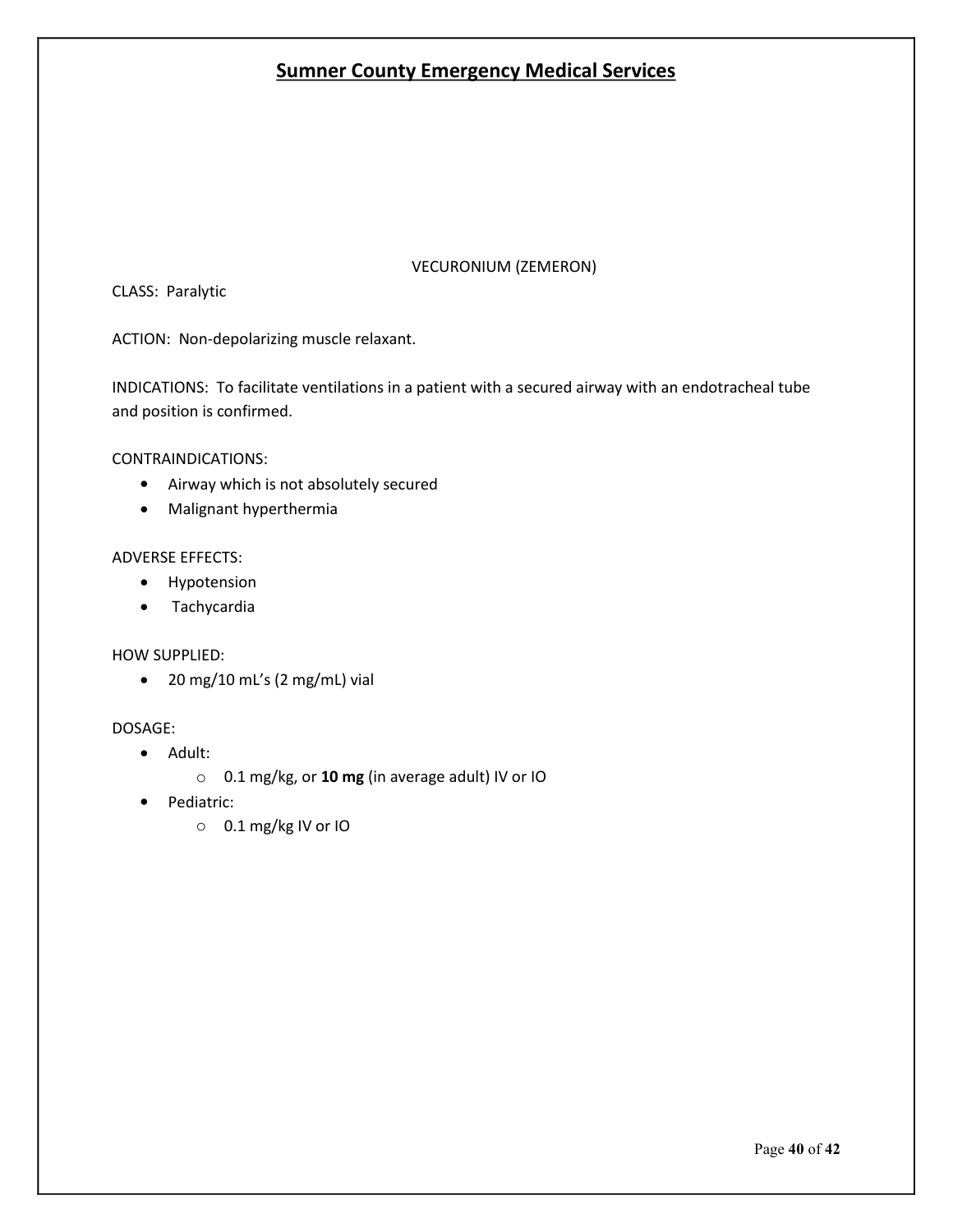#### VERSED (MIDAZOLAM)

#### CLASS: Sedative.

ACTION: Short acting parenteral benzodiazepine, CNS depressant and muscle relaxant.

INDICATIONS:

- Seizures.
- Pre and Post RSI sedation.
- Agitated psychiatric patient.

#### CONTRAINDICATIONS:

- Hypersensitivity to benzodiazepines.
- Hypotension.

#### ADVERSE EFFECTS:

- Hypotension.
- Confusion.
- Respiratory depression.
- Bradycardia.

#### HOW SUPPLIED:

- $10 \, \text{mg} / 2 \, \text{ml}$  (5 mg/ml)
- **5 mg / 5 ml** (1 mg/ml) Most common as of 1-1-19 due to logistics.

**SPECIAL NOTE** - Pay special attention and be sure the concentration of drug coordinates with the concentrations listed on charts, etc.

- Adult:
	- o Seizures: 5 mg IM immediately; once IV is obtained, give 2 mg IV and repeat once at 2 mg IV. If IV is not obtainable, may repeat 5 mg dose IM once.
	- o Agitated Psychiatric: 5 mg IV or IM.
- Pediatric:
	- $\circ$  Seizures: 0.2 mg/kg IM immediately; once vascular access is obtained, give 0.1 mg/kg IV and repeat once at 0.1 mg/kg IV, ONLY if needed. If IV is not obtainable, may repeat 0.2 mg/kg dose IM once.